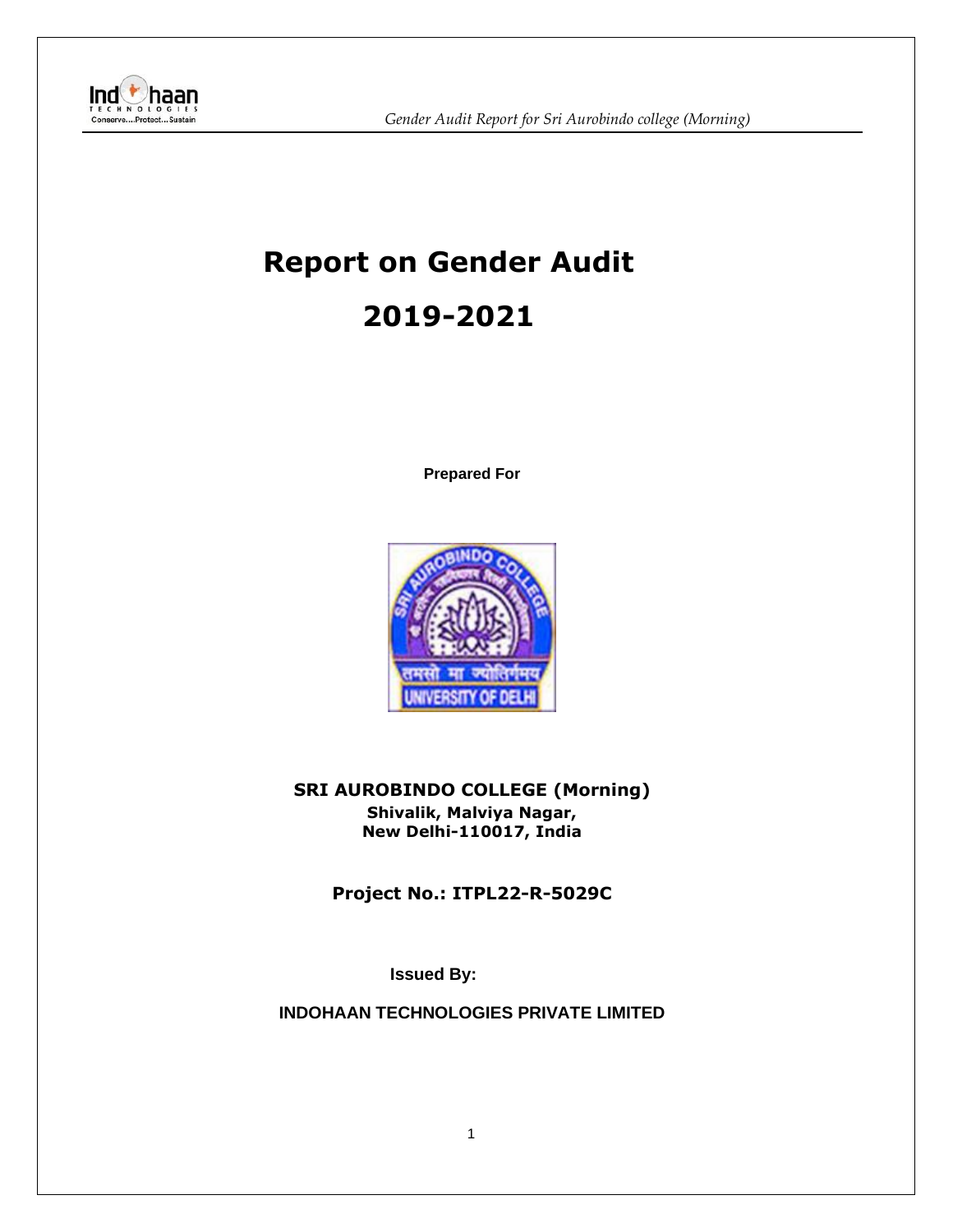

| <b>Report Reference</b> | : ITPL-R-J5029 C Rev 10             |
|-------------------------|-------------------------------------|
| <b>Report Title</b>     | : Report on Gender Audit            |
| Project No.             | : J5029                             |
| <b>Status</b>           | : Completed                         |
| <b>Client Name</b>      | : Sri Aurobindo College (Morning)   |
| <b>Client Contact</b>   | : Principal, Sri Aurobindo College  |
| <b>Issued By</b>        | : Indohaan Technologies Private Ltd |

#### **Document Production Record**

| <b>Issue No</b> | <b>Name</b>         | <b>Date</b>       | <b>Position</b> |
|-----------------|---------------------|-------------------|-----------------|
| Prepared        | Deepika             | $23rd$ March 2022 | I Sr. Engineer  |
| Checked by      | AVM                 | $27th$ March 2022 | Consultant      |
| Approved by     | <b>Ashok Grover</b> | $31st$ March 2022 | Consultant      |

#### **Document Revision Summary**

| Issue No | Date                        | <b>Details of Revision</b>                        |
|----------|-----------------------------|---------------------------------------------------|
|          | 30 <sup>th</sup> March 2022 | <b>First submission</b>                           |
|          | $31st$ March 2022           | Comments incorporated &<br>report issued as FINAL |

#### **Distribution List**

| <b>Client</b>         | <b>Client Contact</b> | <b>Number of copies</b>             |
|-----------------------|-----------------------|-------------------------------------|
| Sri Aurobindo College | Principal             | <b>Electronic Transmission only</b> |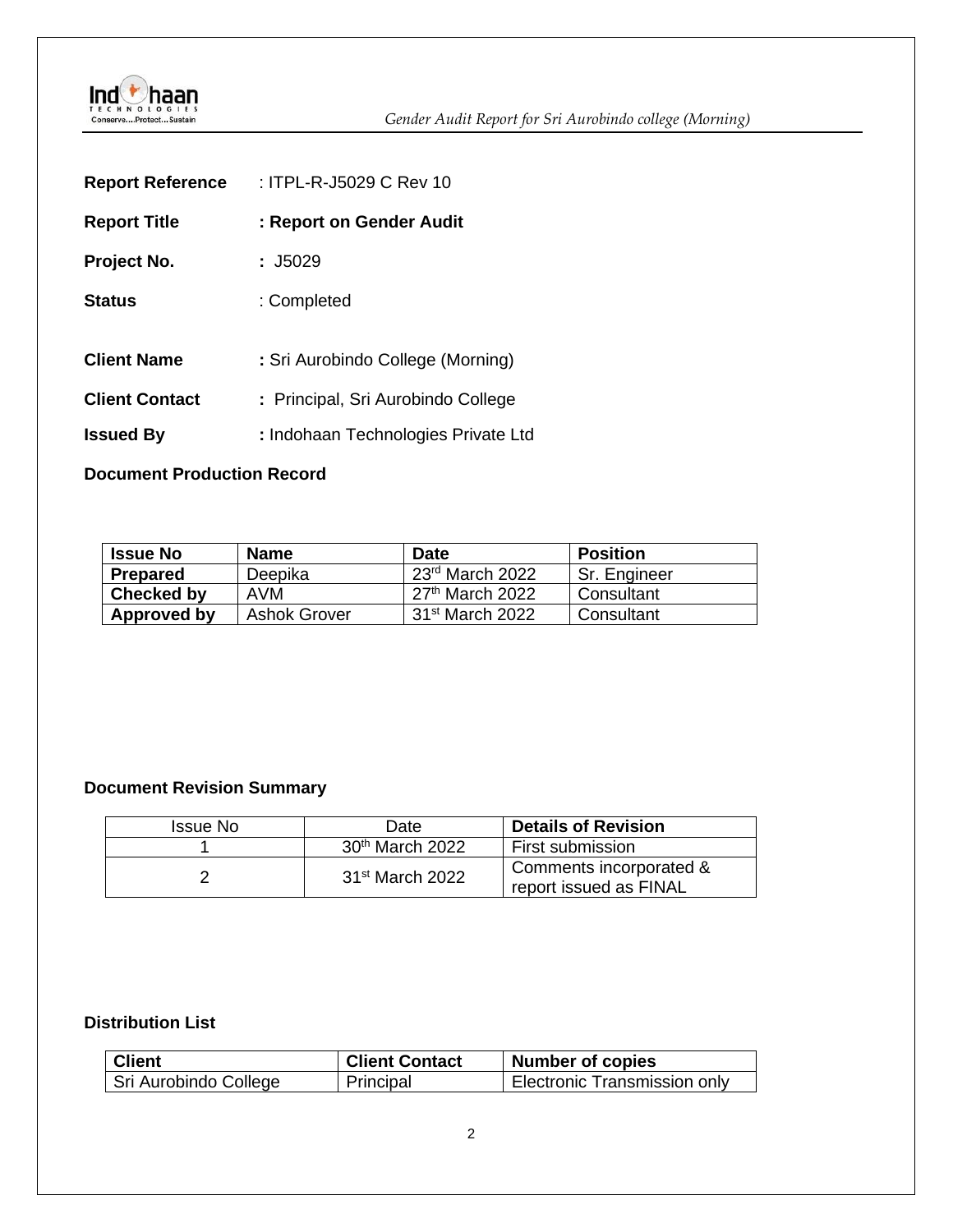

# **Acknowledgement**

M/s Indohaan Technologies Pvt Ltd wishes to express our thanks to the **Principal and all staff members of Sri Aurobindo College (Morning)** for the support and courtesy extended to the visiting team during the data collection and study.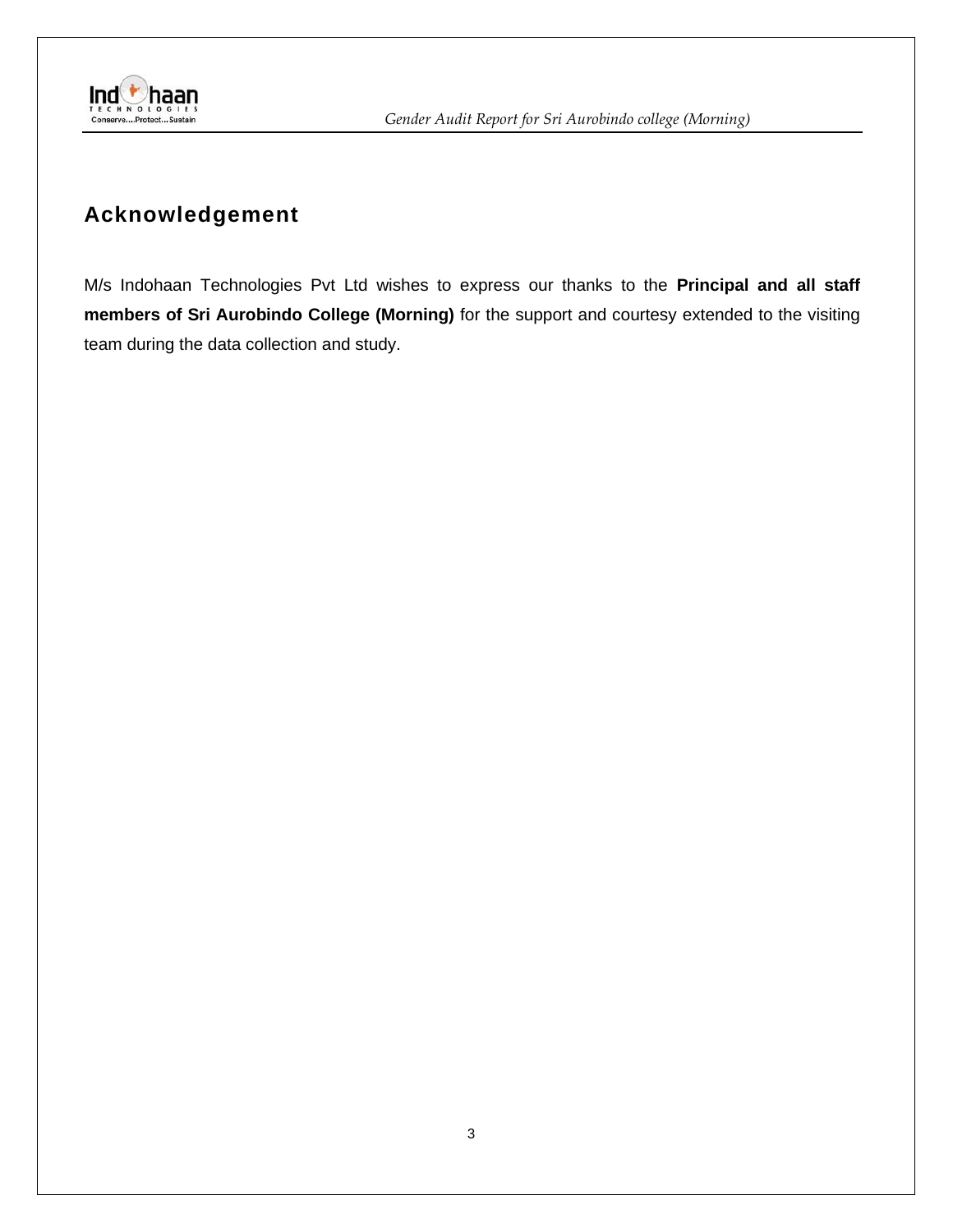

#### **Contents**

| 1.1   |    |
|-------|----|
| 1.2   |    |
| 1.3   |    |
| 1.4   |    |
| 1.5   |    |
|       |    |
|       |    |
| 2.1   |    |
| 211   |    |
| 2.1.2 |    |
| 2.1.3 |    |
| 2.1.4 |    |
| 2.1.5 |    |
| 2.1.6 |    |
| 2.1.7 |    |
|       |    |
|       | 21 |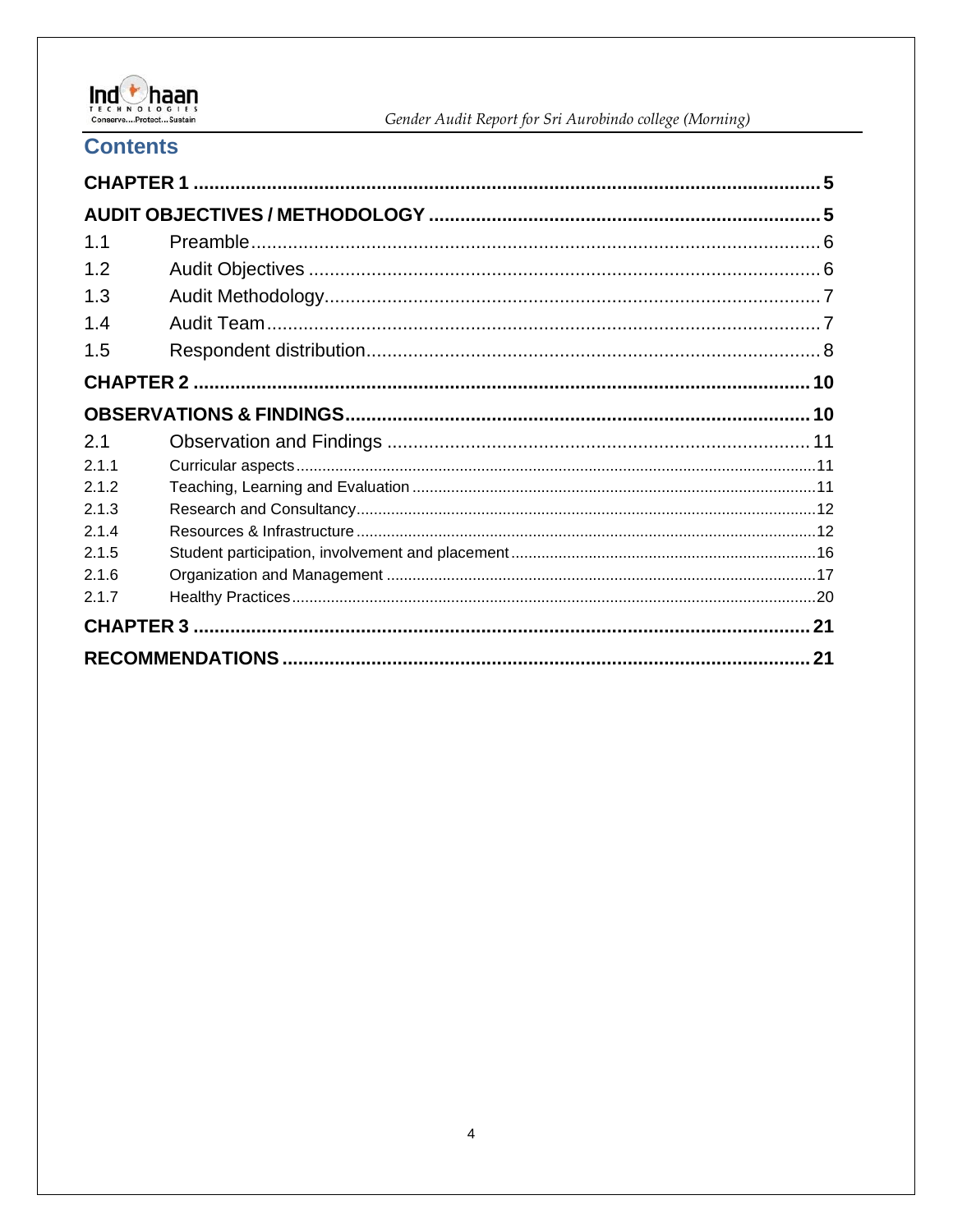

**Ind**<br> *I* Gender Audit Report for Sri Aurobindo college (Morning)<br>
Conserve....Protect...Sustain

# **CHAPTER 1**

# <span id="page-4-1"></span><span id="page-4-0"></span>**AUDIT OBJECTIVES / METHODOLOGY**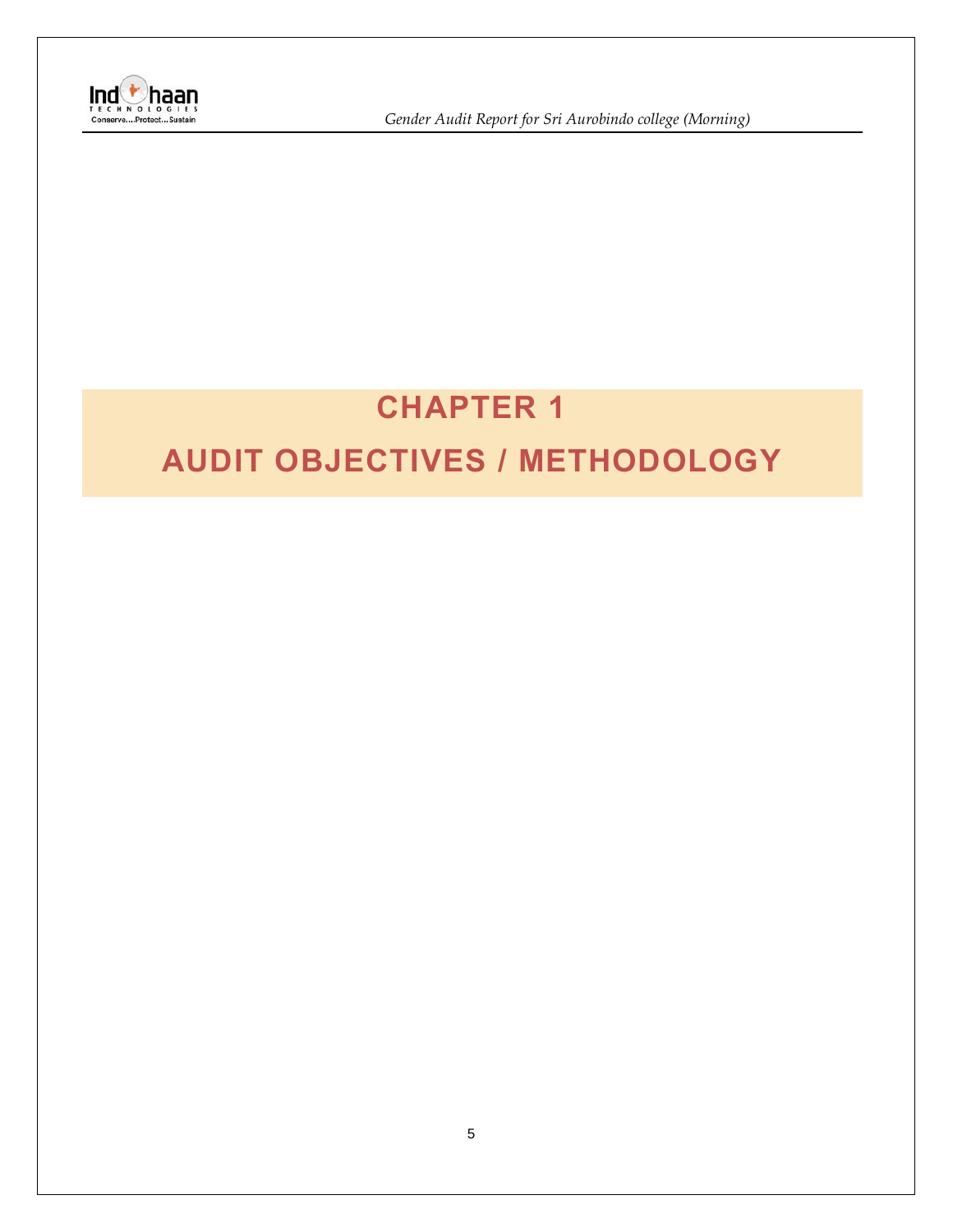

#### <span id="page-5-0"></span>**1.1 Preamble**

Sri Aurobindo College was established in 1972, the birth centenary of the philosopher, patriot-poet, Sri Aurobindo, as a constituent college of the University of Delhi. The College inculcates the ideals of Sri Aurobindo and believes that an active commitment towards excellence is fundamental to the process of education.

The College, popularly referred to as "Aurobindo", offers liberal education in humanities, commerce and science to more than 3000 students. It offers B. A. Honours in English, Hindi and Political Science, B.A. Programme, B.Com. (H) and B.Com., B.Sc. Honours Electronics, B.Sc. Programme Life Sciences and Physical Sciences.

Besides catering to students from Delhi, particularly South Delhi, a large number of students come from diverse parts of the country including Bihar, UP and North Eastern India.

The College has seen remarkable growth over the years. The quality of the incoming students and the University results has shown a progressive upward movement. Continual addition and updation of essential amenities and facilities has made the College a prestigious institution for academic and cocurricular pursuits. Student engagements in extracurricular activities like Sports, NCC, and Cultural Societies are encouraged under the able guidance of skilled faculty. The college is committed to a student-centred environment and the college is dedicated to education covering a broad spectrum.

**Indohaan Technologies Pvt Ltd** offers a comprehensive Health, Safety, Environmental and Risk Management consultancy services for manufacturing units, large industrial plants, educational institutions and commercial buildings. Our key services include consulting and training in:

- ➢ Process,/Personal and Fire Safety
- ➢ Risk Analysis
- ➢ Process Hazard Analysis
- ➢ Occupational Health
- ➢ Energy and Environment
- ➢ Sustainability
- ➢ Independent Audits on ongoing work practices

## <span id="page-5-1"></span>**1.2 Audit Objectives**

Gender socialization begins early, and it is important to initiate change process at a young age to shape attitudes and transform behaviours. Schools and colleges play a major role in this regard, because students spend large amounts of time engaged with peers in such settings. Creating positive social norms in Educational institutions that value Gender equality and Gender sensitization is an important aspect to achieve long-term and sustainable social change.

In order to promote gender equality, as guaranteed by Article 15 of the Indian Constitution, especially in the institute of Higher education where the maturity level of the students is much higher, a greater outreach can be expected by promoting, implementing & monitoring specific policies and procedure that questions inequalities and fosters equal opportunity across gender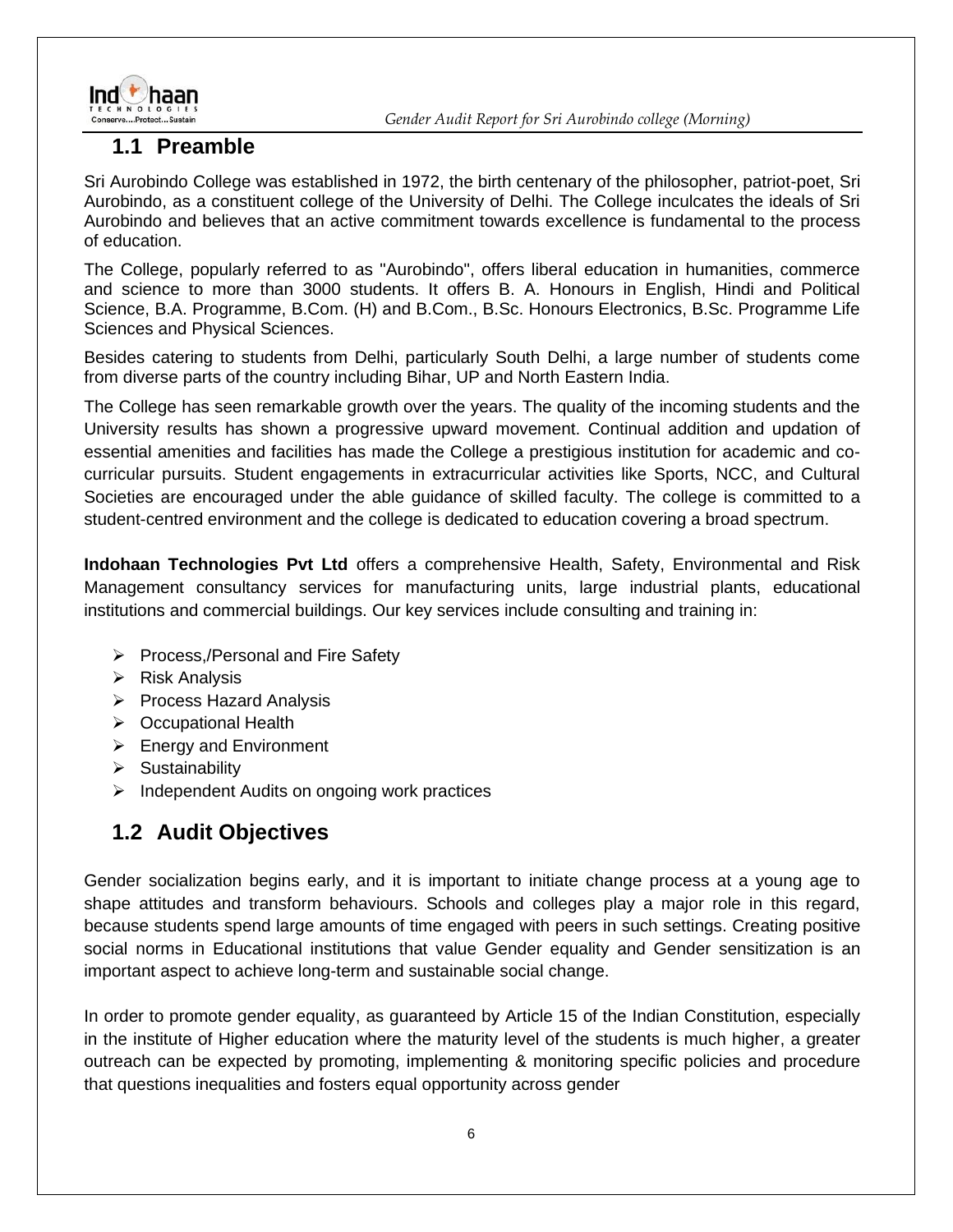

The University Grant Commission has also focussed on these aspects and accordingly many Gender positive initiative have been mandated by them to implement and periodically assess the gender balance and make appropriate interventions at the institute level for course correction & improvisation Accordingly all Institutes of Higher Education have to conduct a Gender audit in their campuses to ensure Gender neutrality of facilities and assess/ monitor programs for Gender Sensitization

The objective of this report is to present finding of the **Gender audit**, which we at I**ndohaan** have performed as per the Work order issued by Sri Aurobindo College.

## <span id="page-6-0"></span>**1.3 Audit Methodology**

As part of the Audit, we conducted an online survey through Google form specially designed for the Students, Faculty and the non-teaching staff in order to gather and collate the respondent's perception on the prevailing Gender sensitive practices /facilities

We also obtained Gender segregated data on the curriculum, male –female composition across various schools /departments as well as listing of program /workshops /Seminars conducted on Gender related topics through another Google form issued to the management of the institute.

The statistical data provided for 3 academic years together with the finding of the online survey across respondent groups have been analysed and presented logically in the following 7 Gender sensitive indicators for a meaningful evaluation to help in identifying lagging areas if any and discover opportunities for improvement and further refinement

#### **Gender sensitive indicators**

- a. Curricular aspects
- b. Teaching, Learning and Evaluation
- c. Research and Consultancy
- d. Resources & Infrastructure
- e. Student participation, involvement and placement
- f. Organization and Management
- g. Healthy Practices

#### **Respondent category**

- Student
- Teaching faculty
- Non-teaching staff

### **1.4 Audit Team**

<span id="page-6-1"></span>Following members of Audit team have collated the data & interpreted /analysed the same with respect to the survey results for presenting the same in this report.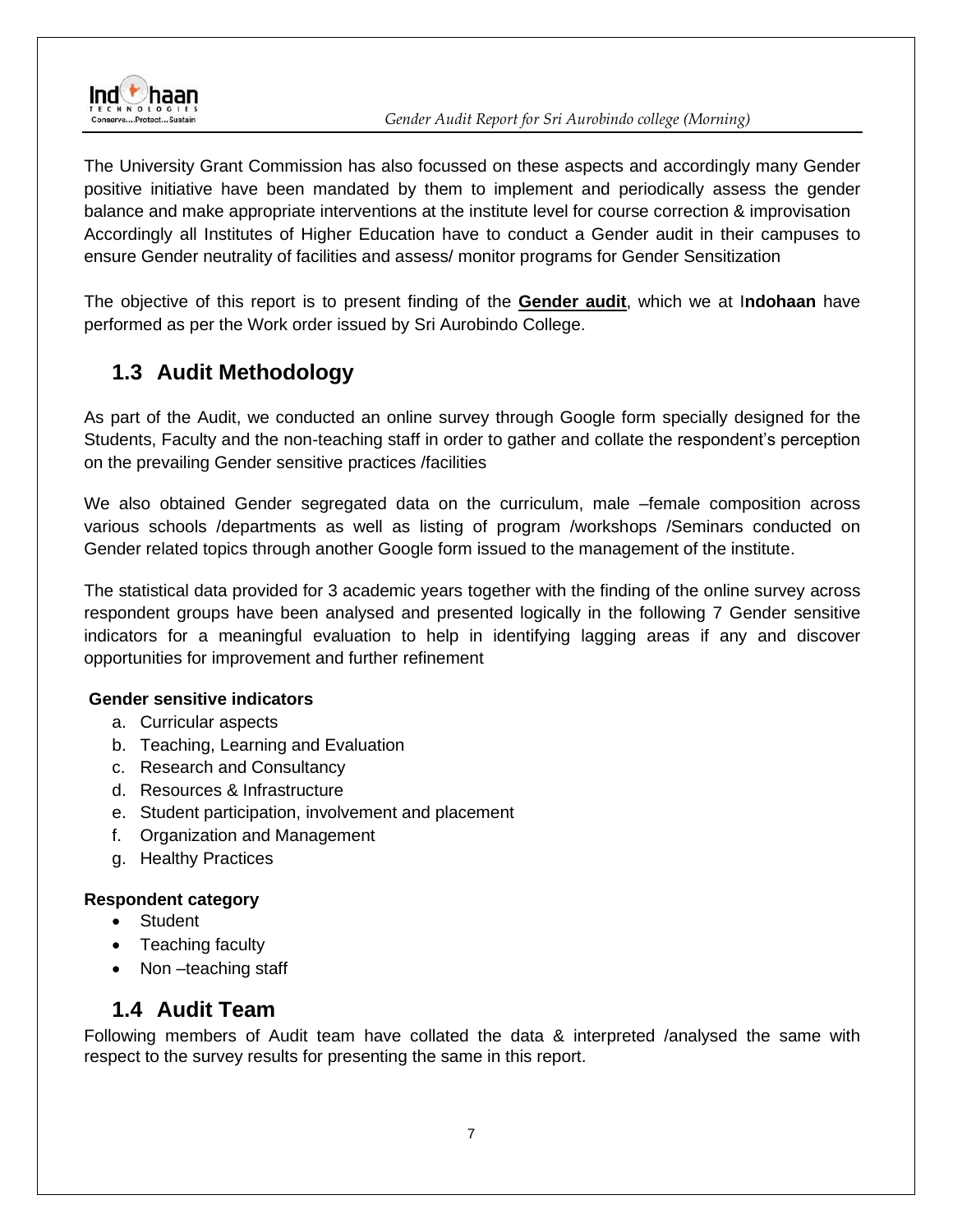

- Ms Deepika Soorma
- Mr.Ashok Grover

<span id="page-7-0"></span>Based on the Audit findings and collective experience of the Team members, recommendations for improvement have also been suggested later in the report

### **1.5 Respondent distribution**

Following is the distribution of the respondent of the online survey carried out as noted in the Audit methodology

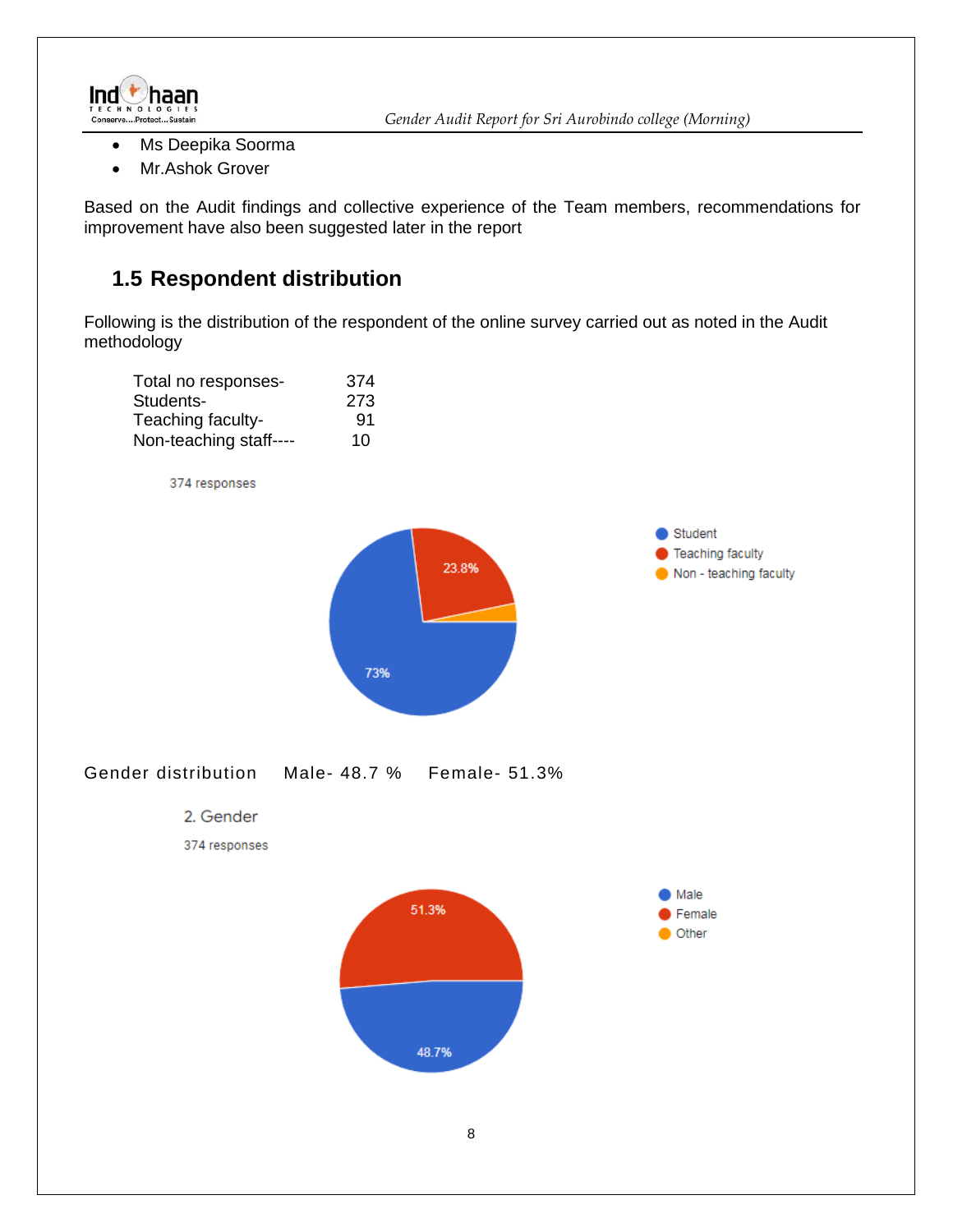

**Inder Audit Report for Sri Aurobindo college (Morning)**<br>
Conserve....Protect...Sustain<br>
Conserve....Protect...Sustain

Responses as received on some of the leading questions of the Survey are presented in Chapter 4 - Appendix for information.

The responses have been further been segregated for each respondent category for a meaningful evaluation, based on which our observations & findings are presented in the next chapter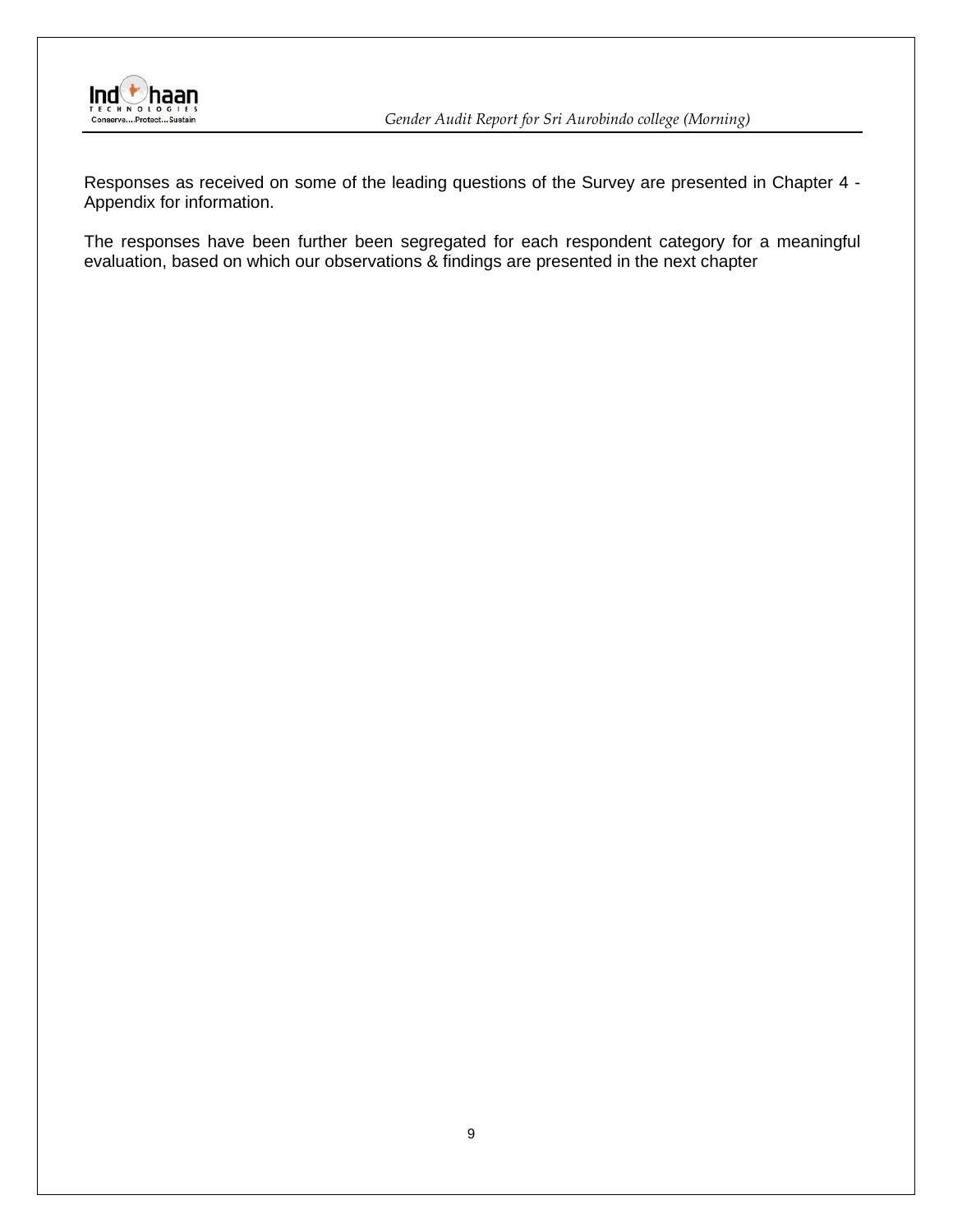

**Ind**<br> *I* Gender Audit Report for Sri Aurobindo college (Morning)<br>
Conserve....Protect...Sustain

# <span id="page-9-1"></span><span id="page-9-0"></span>**CHAPTER 2 OBSERVATIONS & FINDINGS**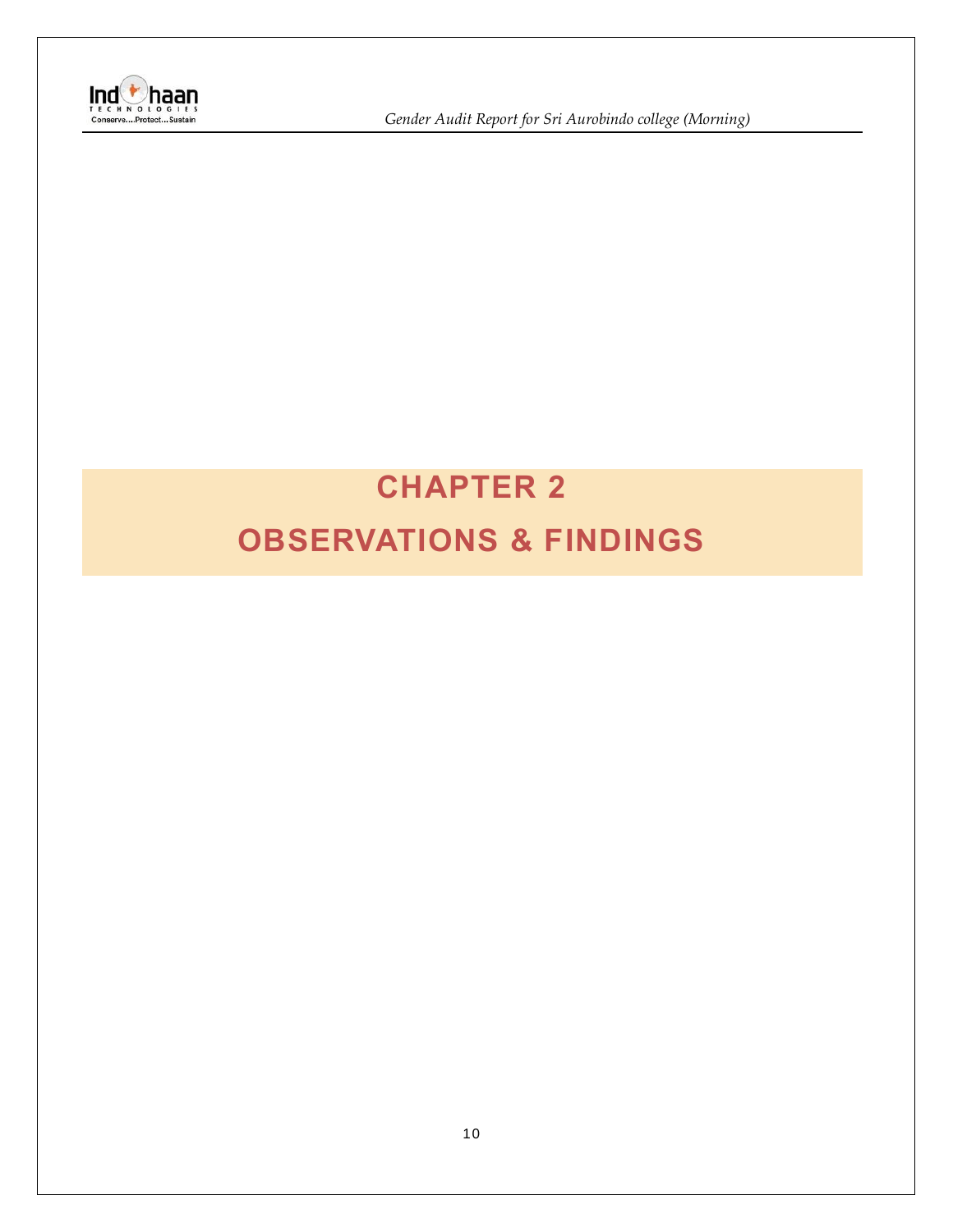

### <span id="page-10-0"></span>**2.1 Observation and Findings**

As per the methodology adopted, our observations & findings are presented for each specific Gender sensitive indicator identified for clarity and coverage of all independent & yet interlinked aspects of this Audit.

#### <span id="page-10-1"></span>**2.1.1 Curricular aspects**

As stated in the preamble of this report, the College offers liberal education in humanities, commerce and science to more than 3000 students. It offers B. A. Honours in English, Hindi and Political Science, B.A. Programme, B.Com. (H) and B.Com., B.Sc. Honours Electronics, B.Sc. Programme Life Sciences and Physical Sciences.

Besides catering to students from Delhi, particularly South Delhi, a large number of students come from diverse parts of the country including Bihar, UP and North Eastern India.

Women empowerment /Gender equality is given prime importance in the college institute and the following courses are part of the regular curriculum for students as noted below

- Contemporary India :Women & empowerment Generic elective
- Women writing-<br>
 English Honors

For all B.A Program students

#### <span id="page-10-2"></span>**2.1.2 Teaching, Learning and Evaluation**

As can be seen in the Table1 below, the Gender distribution of students across various departments is fairly well balanced specially for B.A English (Hons), B.Sc. Life Science & M.A (Hindi) courses

As can be seen further in the table, there is a large presence of female faculty members, which is very encouraging. This is certainly an added heads-up advantage for the college to pursue women centric policies and programmes

| Category of<br><b>Students</b> | Department      | Total | Female | Male | Gender distribution<br>in terms of<br>percentage |       |
|--------------------------------|-----------------|-------|--------|------|--------------------------------------------------|-------|
|                                |                 |       |        |      | Female                                           | Male  |
|                                | B.A.PROG.       | 262   | 79     | 183  | 30.2%                                            | 69.8% |
| Final year as                  | B.COM.          | 321   | 95     | 226  | 29.6%                                            | 70.4% |
| on 31st Dec                    | B.COM.(H)       | 88    | 27     | 61   | 30.7%                                            | 69.3% |
| 2020                           | B.A.(H) ENGLISH | 44    | 26     | 18   | 59.1%                                            | 40.9% |
|                                | B.A.(H) HINDI   | 48    | 17     | 31   | 35.4%                                            | 64.6% |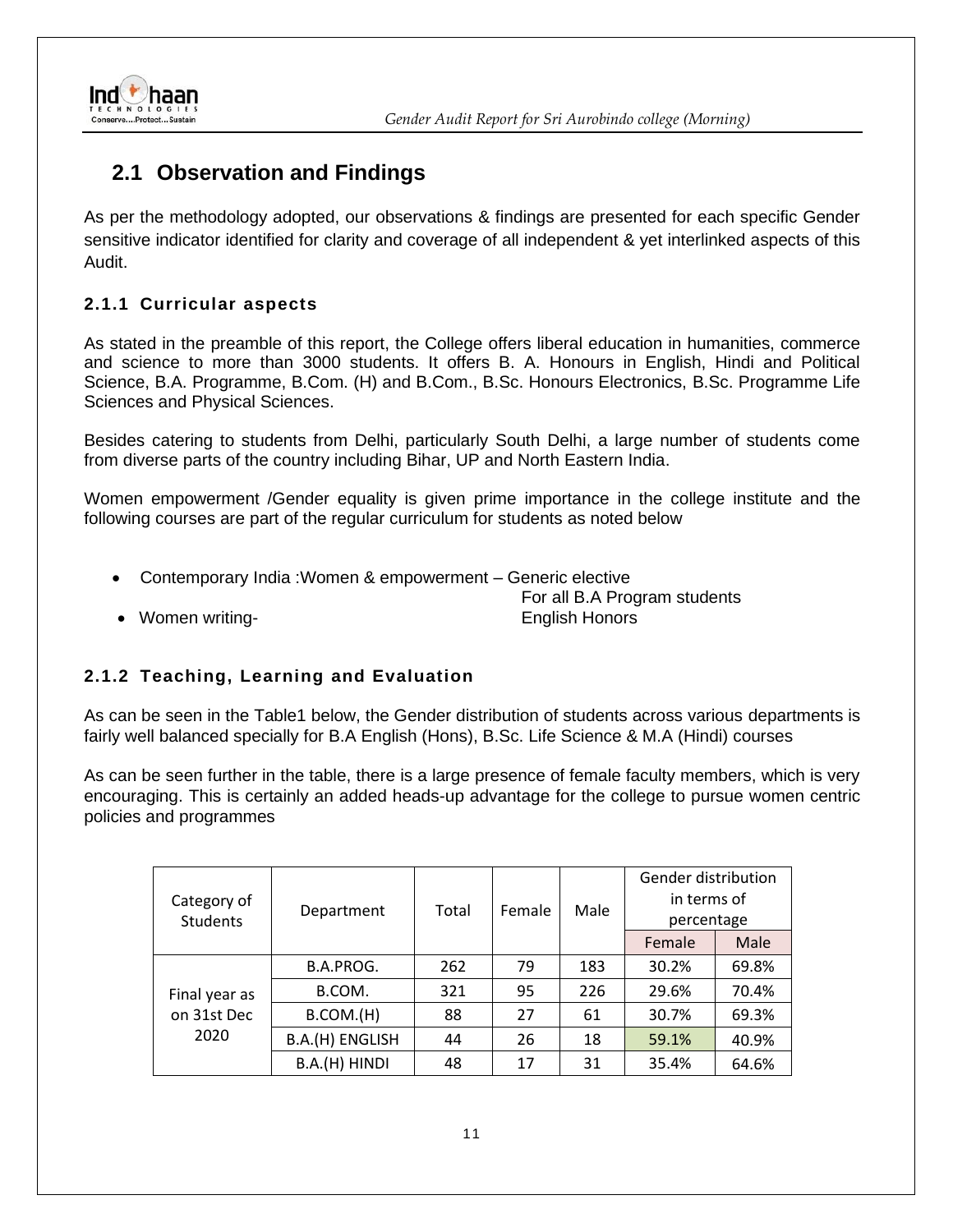| aan<br>ConserveProtectSustain |                                        |      |     |     | Gender Audit Report for Sri Aurobindo college (Morning) |       |
|-------------------------------|----------------------------------------|------|-----|-----|---------------------------------------------------------|-------|
|                               | <b>B.A.(H) POL.</b><br><b>SCIENCE</b>  | 95   | 36  | 59  | 37.9%                                                   | 62.1% |
|                               | B.SC.(H)<br><b>ELECTRONICS</b>         | 33   | 4   | 29  | 12.1%                                                   | 87.9% |
|                               | <b>B.SC.LIFE SCIENCE</b>               | 48   | 26  | 22  | 54.2%                                                   | 45.8% |
|                               | <b>B.SC.PHYSICAL</b><br><b>SCIENCE</b> | 77   | 12  | 65  | 15.6%                                                   | 84.4% |
|                               | M.A.HINDI                              | 10   | 5   | 5   | 50.0%                                                   | 50.0% |
|                               | Total                                  | 1026 | 327 | 699 | 31.9%                                                   | 68.1% |
|                               |                                        |      |     |     |                                                         |       |
|                               | Teaching                               | 132  | 83  | 49  | 62.9%                                                   | 37.1% |
| 2020-21                       | Non-teaching                           | 63   | 6   | 57  | 9.5%                                                    | 90.5% |

| Table 1 Gender distribution table -Current year |  |
|-------------------------------------------------|--|
|-------------------------------------------------|--|

#### <span id="page-11-0"></span>**2.1.3 Research and Consultancy**

It is very creditworthy to note that 9 women faculty members have recently been promoted to Professorship on the basis of their academic excellence as well as their constant pursuit for quality research work in their domain fields.

Beside authoring 2 books on contemporary topics ie Entrepreneurship, Business & Ethics, all the women professors including those at Associate & Assistant levels have published articles and Research papers in National /International journals of repute beside delivering online/ Live Lectures at various forums.

#### <span id="page-11-1"></span>**2.1.4 Resources & Infrastructure**

As part of the physical verification, it was observed that following salient facilities including those related to Safety are in place keeping in mind presence of sizable number of female students.

- Common rooms are provided for girls with adequate sanitation facilities.
- Around 24 CCTV cameras are installed at all the prominent locations in the campus.
- Arrangement for both male and female security guards i(24 x7) is made on the campus

As can be seen from Table 2 appended below, there is a large variation in the perception across the respondent categories on the adequacy of the available Infrastructure.

While the entire population of the Non-teaching staff and large part of the Faculty is satisfied with the infrastructure, the student community tend seem to demonstrate lack awareness specially relating to patrolling , hygiene, non- availability of safe spots for females as can be seen from responses in Sl no 2, 3 & 8 of Table 2)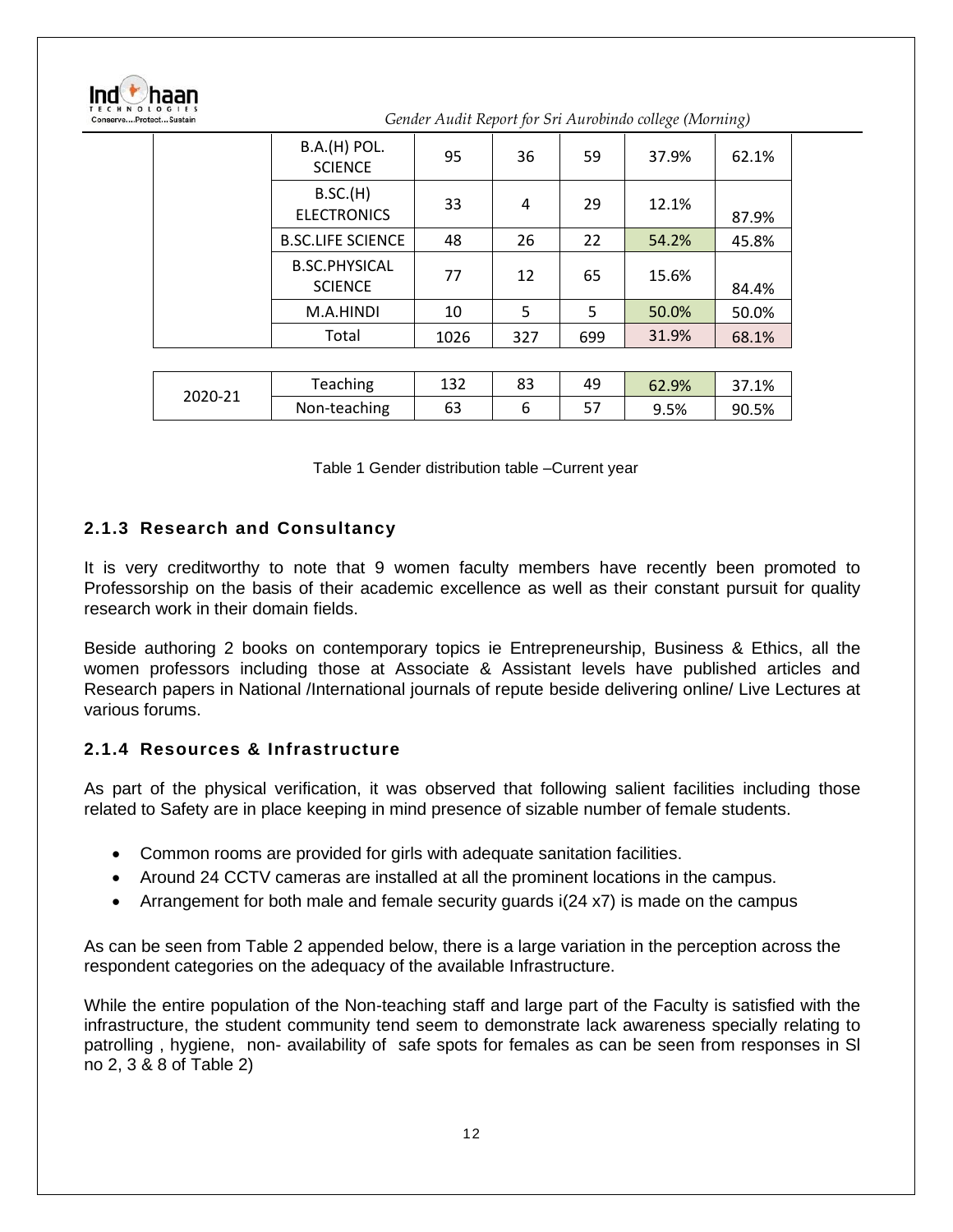

|                | Table 2- Summary of Respondent perception in %                                                                                                |     |                                |                  |                                                         |                    |                  |  |  |
|----------------|-----------------------------------------------------------------------------------------------------------------------------------------------|-----|--------------------------------|------------------|---------------------------------------------------------|--------------------|------------------|--|--|
|                |                                                                                                                                               |     |                                |                  | a) Relating to adequacy of Resources and Infrastructure |                    |                  |  |  |
|                | <b>Survey Questions</b>                                                                                                                       |     | <b>Students</b>                | Teaching faculty |                                                         | Non-Teaching staff |                  |  |  |
|                |                                                                                                                                               | Yes | No/Don't<br>know               | Yes              | No/Don't<br>know                                        | Yes                | No/Don't<br>know |  |  |
| 1              | Access to campus<br>facilities (libraries,<br>laboratories, campus<br>events) is gender neutral<br>and everybody has the<br>same rights - Q18 | 83% |                                | 97%              |                                                         | 100%               |                  |  |  |
| 2              | Adequate hygiene<br>(particularly sanitary<br>napkin disposal) and<br>privacy is maintained -<br>Q20                                          | 49% | 38% - No                       | 74%              | 12.5% -No<br>12.5 % Don't<br>know                       | 89%                |                  |  |  |
| 3              | Provision for patrolling<br>squad in and around the<br>campus - Q11                                                                           | 32% | 29 % -No<br>39 % Don't<br>know | 71%              | 10% - No<br>12 % Don't<br>know                          | 89%                |                  |  |  |
| 4              | Whether CCTV cameras<br>are provided on the<br>campus Q9                                                                                      | 63% | 20 % -No<br>18 % Don't<br>know | 92%              |                                                         | 100%               |                  |  |  |
| 5              | Whether female security<br>guards are available on<br>the campus Q10                                                                          | 88% |                                | 95%              |                                                         | 100%               |                  |  |  |
| 6              | Whether there is provision<br>of a suggestion/complaint<br>box on the campus Q13                                                              | 51% | 17 % -No<br>32 % Don't<br>know | 78%              | 7% - No<br>15 % Don't<br>know                           | 100%               |                  |  |  |
| $\overline{7}$ | Whether helpline numbers<br>are clearly displayed at<br>various places on the<br>campus $-$ Q12                                               | 53% | 25 % -No<br>22 % Don't<br>know | 78%              | 11% - No<br>11 % Don't<br>know                          | 89%                |                  |  |  |
| 8              | Whether there is any safe<br>spot in the campus where<br>females can have privacy<br>in case of emergency /<br>need Q21                       | 44% | 21% - No<br>36 % Don't<br>know | 71%              | 18% - No<br>11 % Don't<br>know                          | 100%               |                  |  |  |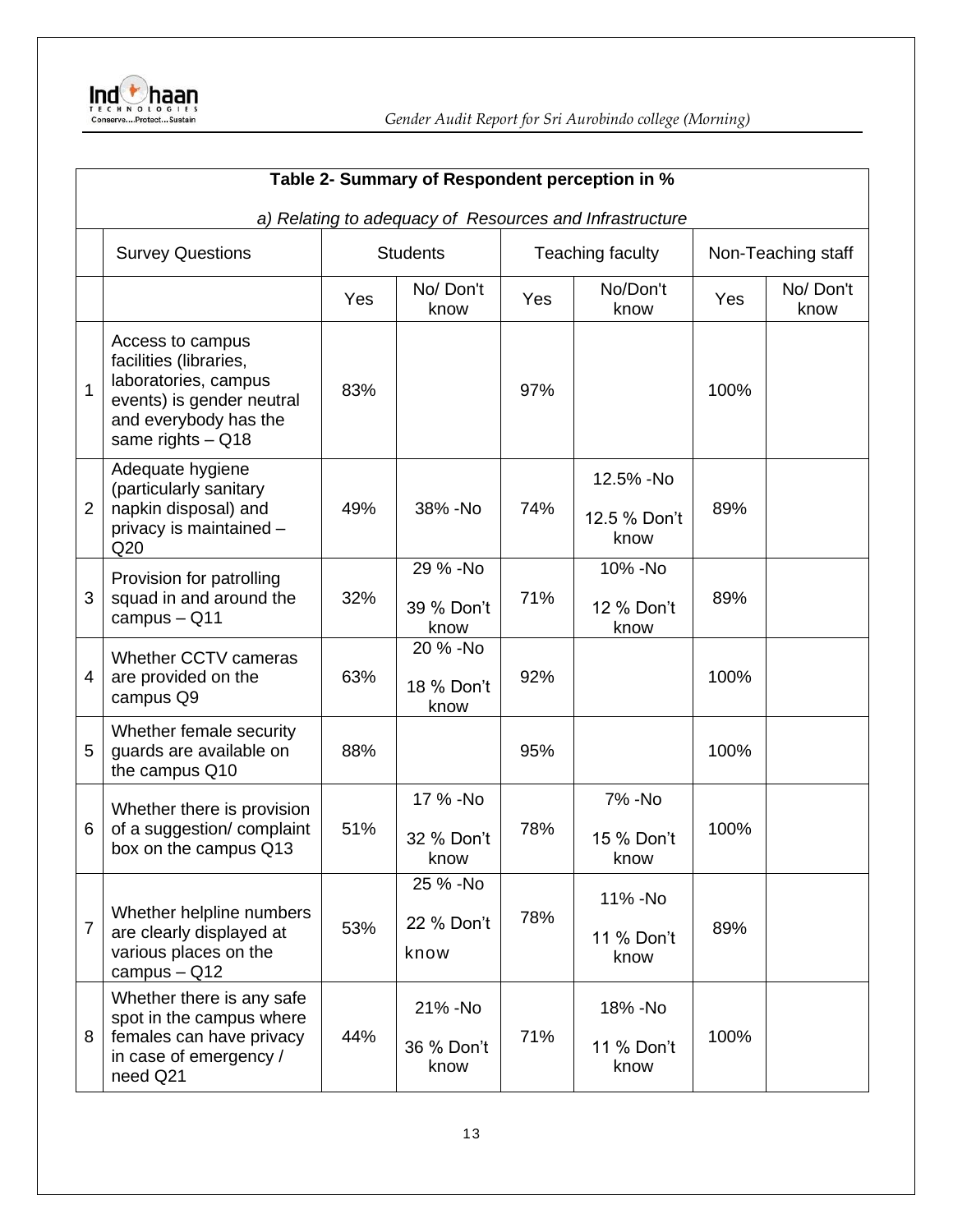

Similar lack of awareness is observed from a large number of Students & member of the Teaching& non-teaching staff to another set of survey questions relating to publications on Gender awareness as noted in Sl no 1 of Table 3 below.

The overall satisfaction level among the Teaching faculty & Non-teaching staff on the adequacy of facilities, policies as well handling capabilities of the management is very high, but at the same time there is scope for enhancing the same to a much higher level within the student group

|                | Table 3- Respondent's perception on General awareness in %                                                                       |                      |                                                 |                      |                                                |                      |                     |  |  |
|----------------|----------------------------------------------------------------------------------------------------------------------------------|----------------------|-------------------------------------------------|----------------------|------------------------------------------------|----------------------|---------------------|--|--|
|                | Survey<br>questions                                                                                                              | <b>Students</b>      |                                                 |                      | Teaching faculty                               |                      | Non-Teaching staff  |  |  |
|                |                                                                                                                                  | Yes                  | No/Don't<br>know                                | Yes                  | No/Don't<br>know                               | <b>Yes</b>           | No/Don't<br>know    |  |  |
| 1              | Awareness of<br>any Report<br>published by the<br>Institute<br>covering gender<br>specific issues<br>at regular<br>intervals Q17 | 17% Say<br>published | 70% not<br>aware<br>13%<br>Say not<br>published | 32% Say<br>published | 64% not<br>aware<br>4%<br>Say not<br>published | 22% Say<br>published | 78% not<br>aware    |  |  |
|                | On an overall<br>basis, are you                                                                                                  | Excellent/<br>Good   | Need<br>improvement                             | Excellent/<br>Good   | Need<br>improvement                            | Excellent/<br>Good   | Need<br>improvement |  |  |
| $\overline{2}$ | satisfied with<br>the gender<br>related policies,<br>facilities and<br>handling of<br>issues by the<br>Institute Q22             | 48%                  | 26%                                             | 74%                  | 13%                                            | 100%                 |                     |  |  |

Based on the response noted in Table 2 & 3, it is clear that there is a definite scope for improvement and accordingly our recommendations are presented in Chapter 3.

A leading insight to the recommendation for enhancing awareness is provided by the respondent themselves by answering to specific suggestions provided with the survey questions as shown in the histogram chart (See Fig 1 & 2).

It may be noted that a large percentage have responded to suggest increased focus through newsletter, regular communication, self-defence class, seminar & debates etc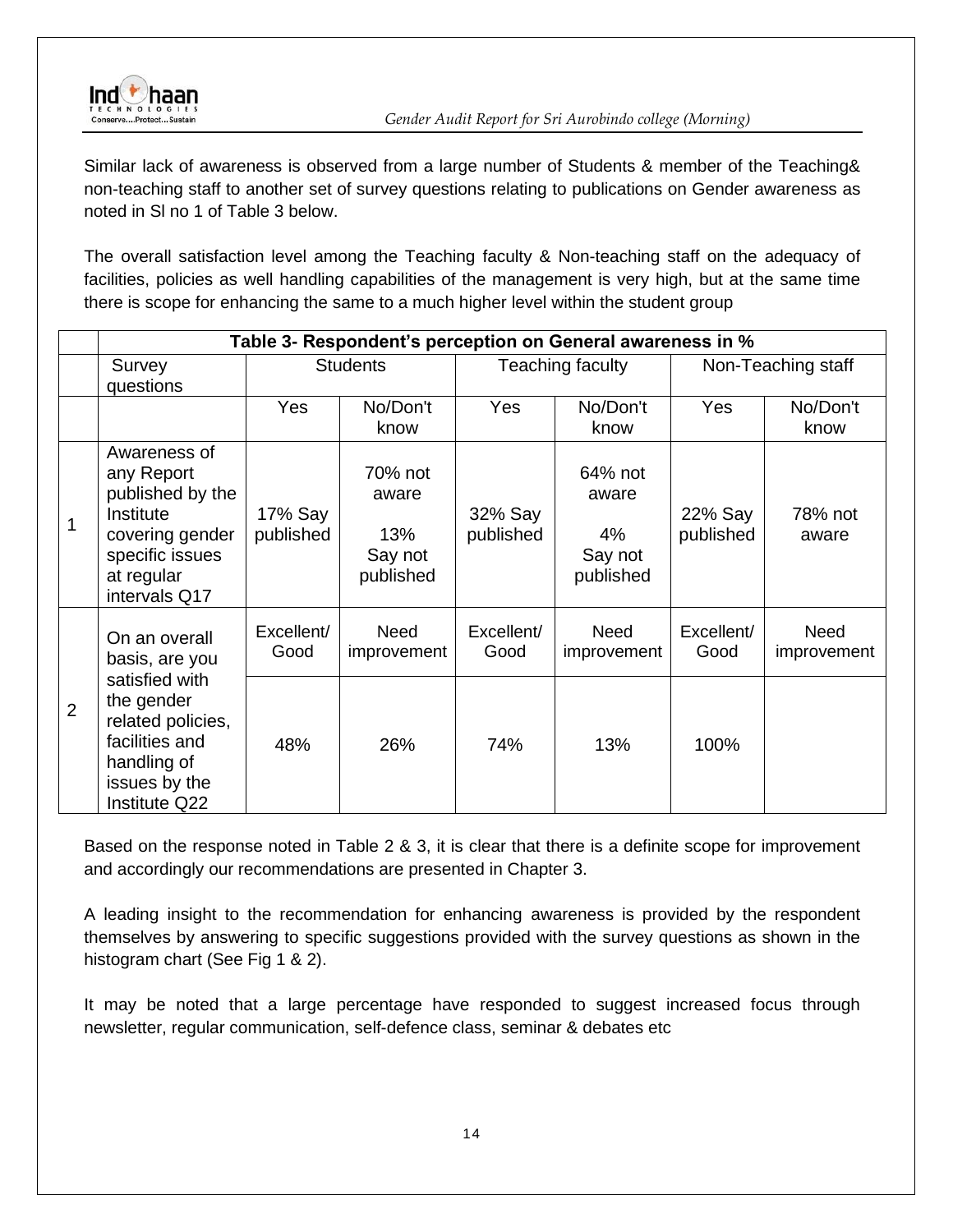



**Fig 2- Respondent suggestion for Enhancing Gender Sensitivity** 

Another useful insight is obtained from the responses as shown in the corresponding histogram chart (Fig 3) to create more Gender neutral opportunity in Annual function /Cultural events) in comparison to other Sports activities



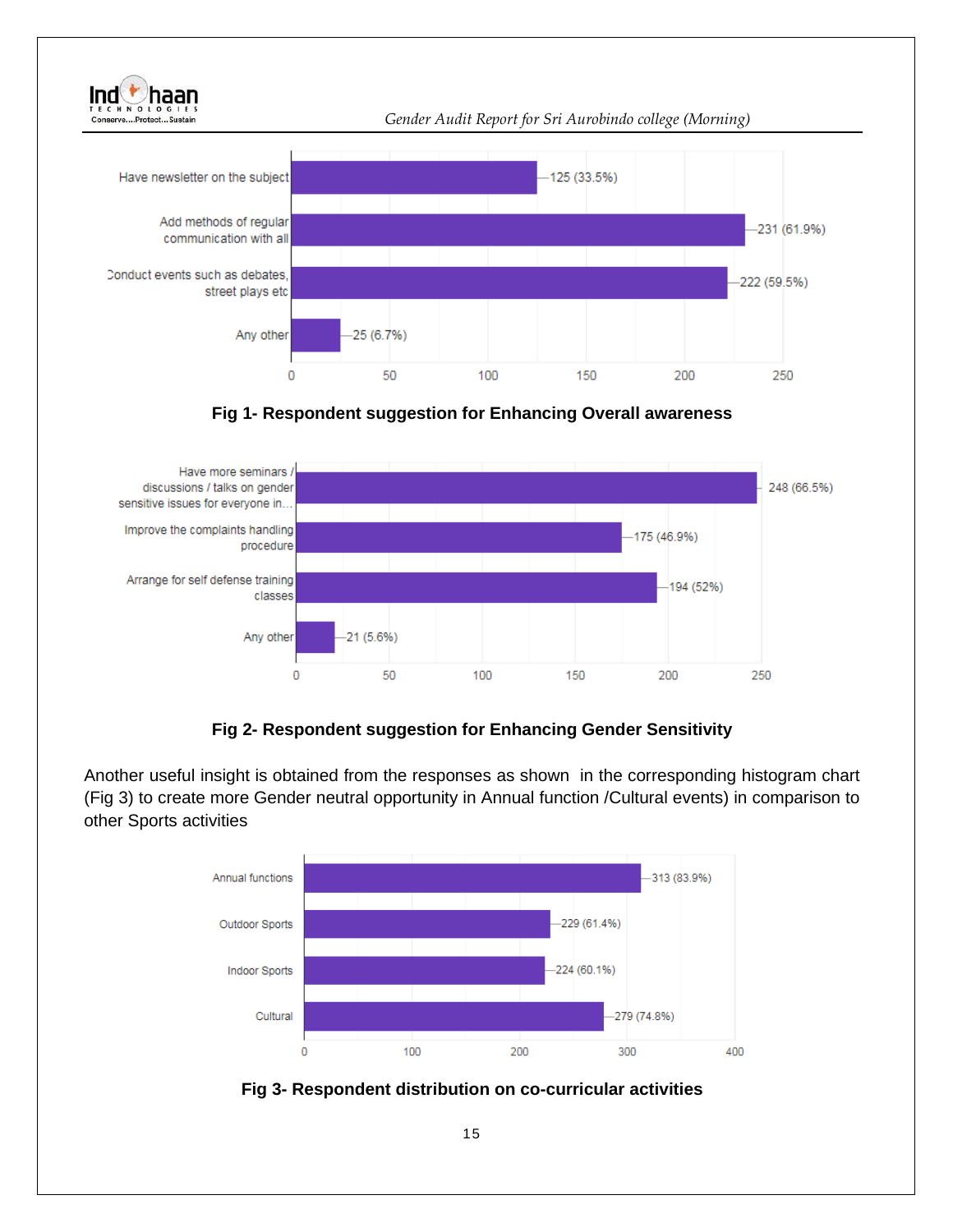

Some specific practical suggestion have been provided by respondents which may be looked in to for implementation in enhancing the awareness of Gender equality & addressing some of the concerns in these areas

Needed female councillor on priority

As i said, there is no NCC for girls. And for me this is GENDER DISCRIMINATION. Bcz many girls want to join the INDIAN ARMY and also want to take NCC in college, but after coming here they face a lot of trouble and their dream is broken. NCC is very important for all students, it is necessary for everyone's physical and mental development.

INSTITUTION SHOULD INSTALL DISPLAY BOARD WHICH CLEARLY CITES VISHAKHA GUIDELINES AND OUR RIGHTS, WE CAN CONDUCT SEMINARS/DISCUSSION OUARTERLY IN SEMINAR HALL.

#### <span id="page-15-0"></span>**2.1.5 Student participation, involvement and placement**

#### *2.1.5.1 Co-curricular/ cultural events- Pan –India level*

Girl students have been encouraged to join various Co-curricular /cultural societies of the college and with their boundless enthusiasm, immense talent & hard work, they have won awards, cash prizes, appreciation & awards at many events on pan India level

Some of the notable achievements/award winning performances at inter –collegiate events by Girl students & their respective societies are mentioned below

- ❖ Bandwagon (Fashion society) Miss Vogue, Best Female, Best Attire
- ❖ Moksh (Dramatics society) Best performer -Annual stage production "Women Foregrounded"
- ❖ Sage (Debating society) One girl student alone bagged 20 prizes at different events
- ❖ Taleem (Music society) One girl student alone bagged 3 prizes at different events

It is noteworthy to mention that all the cultural societies & as well as the National Service scheme (NSS) are excelling under the able guidance of woman conveners

All the above information is a true representative of Gender balance in the college and clearly demonstrates that equal opportunities are provided consistently through consecutive academic years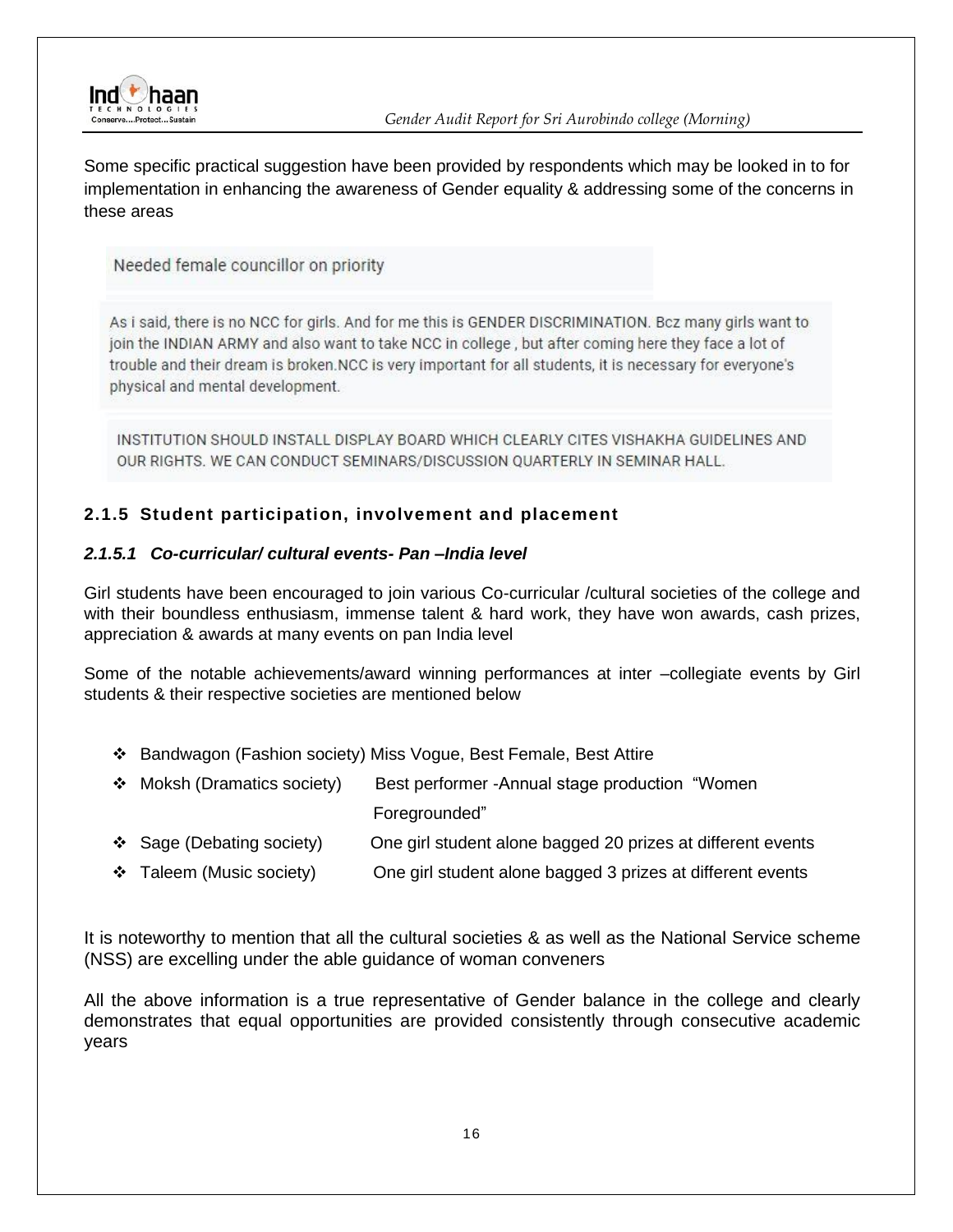

#### *2.1.5.2 Campus Placement & pursing Post graduation courses*

In view of the overall economic slowdown due to pandemic, the recruitment process has suffered for past 2 years; nevertheless many girl students could secure short term internship with stipend through the Training & placement cell of the college.

It is also heartening to note that in the Post-graduation course offered by the college 50% of the intake comprises of girl students.

#### <span id="page-16-0"></span>**2.1.6 Organization and Management**

#### *a) Relating to Women empowerment & Gender sensitization*

Realizing the importance of creating awareness on Women empowerment & fostering sense of Gender equality in the young minds right from an early stage of their adulthood, the college has institutionalized following forums /cells in order to sensitize the students on these aspect alongside their academic pursuit

➢ **PAAKHI-** Women Empowerment cell established in year 2016

The cell is focused on the social, educational, economic and political development of Indian women and girls & calls for their education and constitutional rights, elimination of discrimination against women, advancement of their capabilities and leadership skills, promoting their participation in decisions that affect their lives, amplifying their voice for peace and security at the national and global level.

Following events have been successfully organized in line with their objectives

- Webinar on "How to reduce Menstrual pain through yoga and meditation in collaboration with The Art of Living
- Video completion on "What beauty means to you?
- Created hashtag #paanchkapaanch and encouraged people to tag 5 women who inspire them and ask them to tag another 5 people and thus creating a chain.
- Webinar on medically accurate and stigma free comprehensive sexual education.
- Spread awareness about government sponsored schemes for a girl child on social media
- Started a Book Reading Club "Novel Bunch"
- Doodle making competition. Theme "Because you are a girl is never a reason for anything"
- Self-defence workshops conducted for girl student in collaboration with female constables of Delhi Police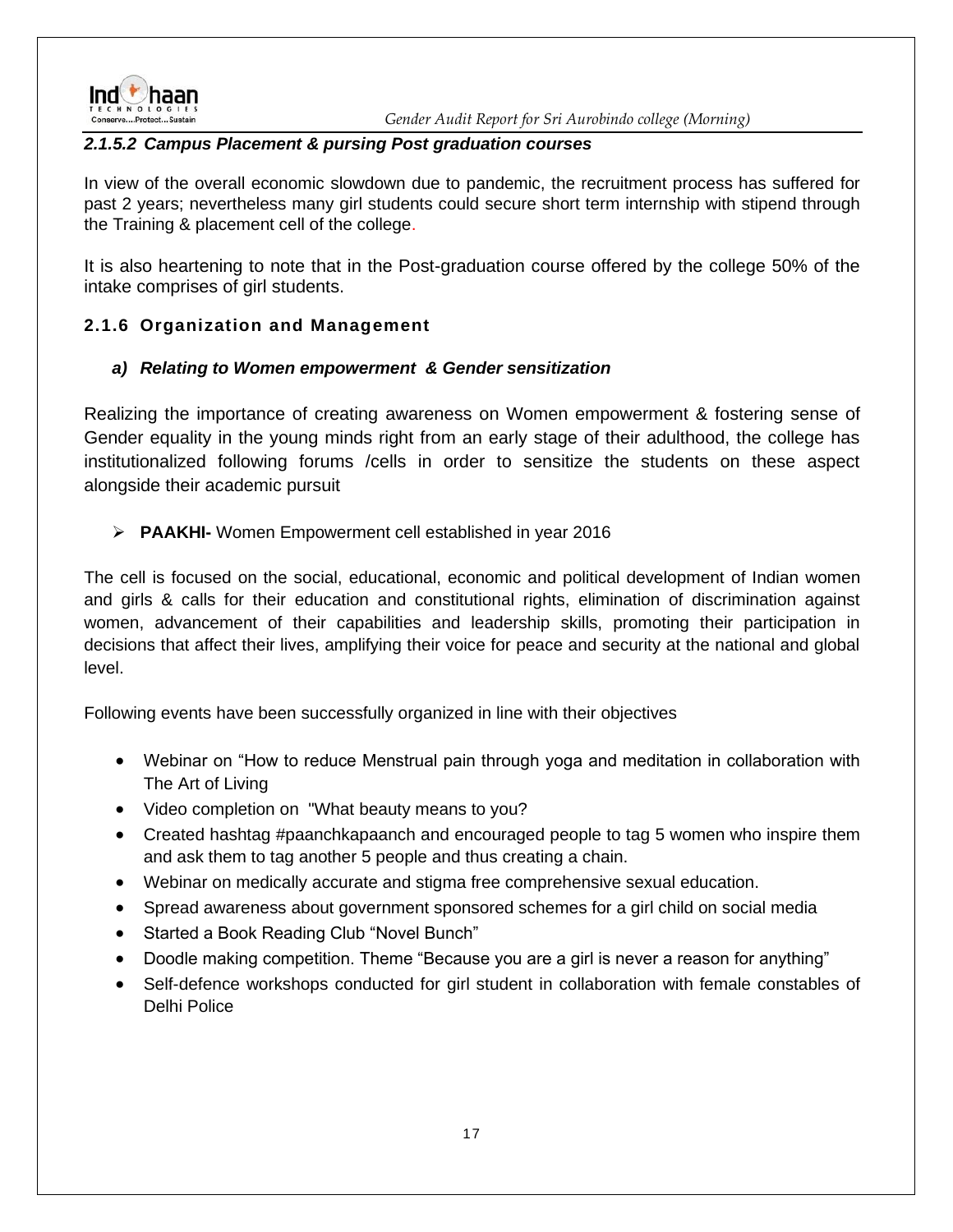

#### ➢ **SAMVEDNA (**The Gender Sensitization forum)

Founded in year 2016 through the initiative of University Grants Commission, this forum pays attention towards fostering values of gender equality amongst the students to transcend traditional beliefs and preconceived notions of the society to achieve harmonious existence and development of all the genders

Among other regular events on social media & publishing in Newsletter *Samvedna* presented a webinar on " A Guide to Women's Health" in collaboration with *Paakhi-* & Indian Society of Colposcopy and Cervical Pathology

#### *b) Relating to Prevention of Sexual Harassment (POSH)*

As an institution of higher education engaged in teaching, research and promotion of knowledge, the College takes its responsibility in sensitizing its students about all forms of discrimination and harassment, especially sexual harassment on College campus.

Whereas sexual harassment results in violation of the fundamental rights of a woman to equality under articles 14 and 15 of the Constitution of India and her right to life and to live with dignity under article 21 of the constitution and right to practice any profession or to carry any occupation, trade or business which includes a right to a safe environment free from sexual harassment.

By the act of the Parliament, which received the assent of the President on 22nd April, 2013 The Sexual Harassment of Women at Work Place (Prevention, Prohibition and Redressal) Act, 2013 (No.140f 2013) was enacted /published and the process of inquiry will follow the rules and regulations of article 5(d) of this act.

The College has displayed Ordinance XV relating to Sexual Harassment on their website & the composition of the Committees, mode of election/nomination powers, duties and procedure to be followed is out lined in the appendix to Ordinance XV-D in the University Book entitled' Policy on Sexual Harassment which will be read as part and parcel of Ordinance XV-D.

Accordingly an Internal complaint committee is formed and the names of the member are listed on the website.

However, based on the respondent perception summarized in Sl 3, 5 & 6 in Table 4 below, it appears that there is a lack of awareness specially among the student group and therefore, more clarity is required in dissemination of information on the policies & procedures to address these gaps

Refer Chapter 3 for suggestions on enhancing respondent perception &for helping them to seek quick redressal in case of need.

Further from the responses listed in Sl no 8 of Table 4, it is noted that some complaint made by students have not been resolved.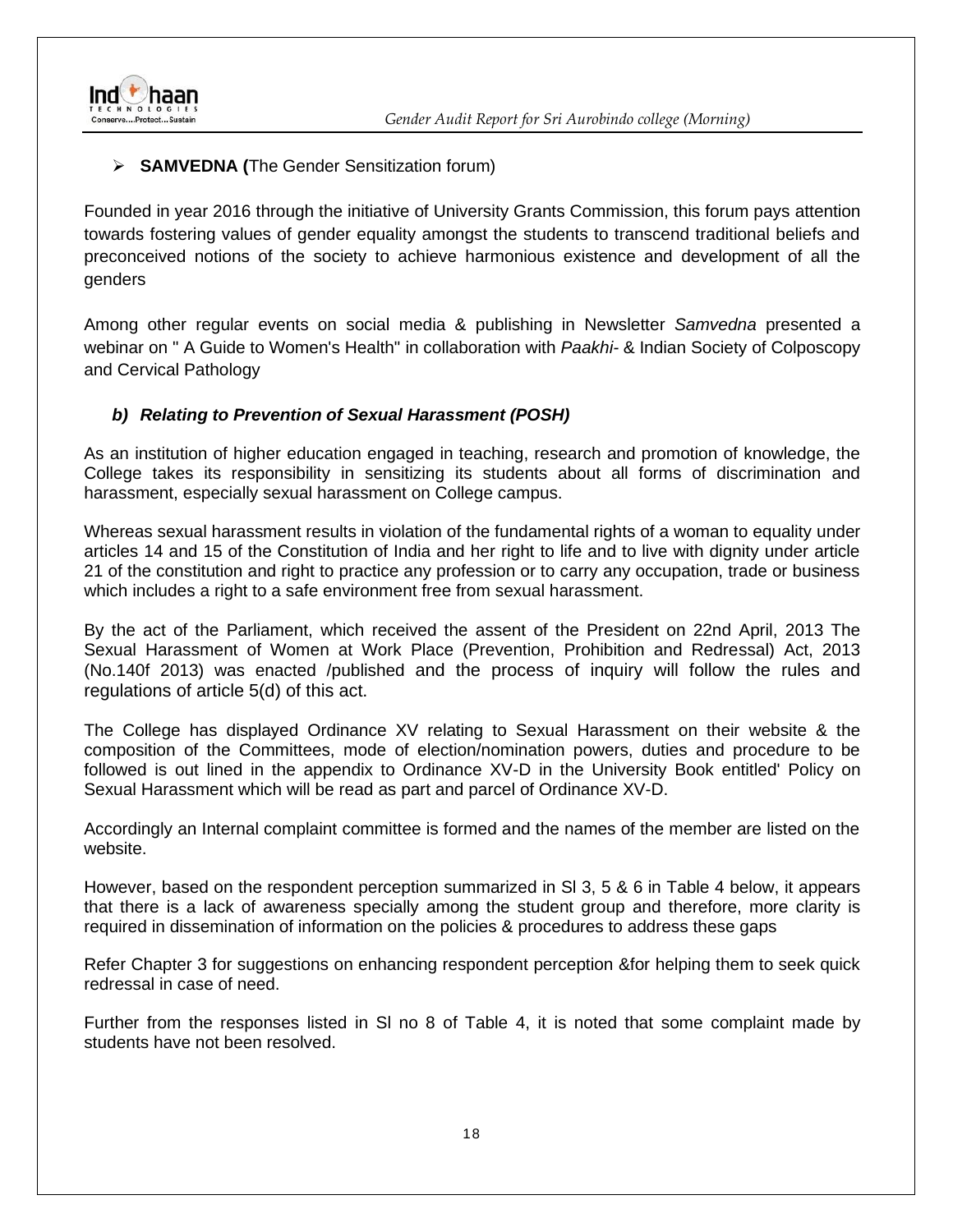

|                |                                                                                              |                          | Table 4- Respondent perception on Organization and Management |                 |                                |                    |                                |
|----------------|----------------------------------------------------------------------------------------------|--------------------------|---------------------------------------------------------------|-----------------|--------------------------------|--------------------|--------------------------------|
|                | Survey questions                                                                             |                          | <b>Students</b>                                               |                 | Teaching faculty               | Non-Teaching staff |                                |
|                |                                                                                              | Yes                      | No/Don't<br>know                                              | Yes             | No/Don't<br>know               | Yes                | No/Don't<br>know               |
| 1              | Published policy<br>to deal with sexual<br>harassment<br>complaints $-$ Q3                   | 41%                      | 13 % -No<br>47 % Don't<br>know                                | 79%             | 7% - No<br>14 % Don't<br>know  | 33%                | 33% - No<br>33 % Don't<br>know |
| $\overline{2}$ | Internal complaint<br>committee is in<br>place Q4                                            | 43%                      | 50% Don't<br>know                                             | 90%             |                                | 89%                |                                |
| 3              | Awareness about<br>written down<br>procedure for<br>handling such<br>complaints - Q5         | 35%                      | 18% -No<br>47% Don't<br>know                                  | 75%             | 9% - No<br>16 % Don't<br>know  | 100%               |                                |
| 4              | Ease of<br>approaching<br>committee for<br>complaint<br>redressal - Q6                       | 41%                      | 44% Not<br>applicable                                         | 51%             | 47% Not<br>applicable          | 78%                |                                |
| 5              | Induction /<br>Orientation<br>programs are held<br>to explain policy<br>and methods -Q7      | 34%                      | 23% - No<br>43% Don't<br>know                                 | 62%             | 19% - No<br>19 % Don't<br>know | 56%                | 22% - No<br>22 % Don't<br>Know |
| 6              | If Yes, whether<br>you have attended<br>any such<br>programs - Q7a                           |                          | 82% blank<br>response                                         | 52%             | 38% blank<br>response          | 33%                | 33% - No<br>33 % blank         |
| $\overline{7}$ | Whether you or<br>anyone else you<br>know, have made<br>a complaint on<br>related issue - Q8 | 15%                      | 94%-No                                                        | 21%             | 81% - No                       | 56%                | 44%-No                         |
| 8              | Whether it has<br>been resolved<br>satisfactorily or not                                     | Some<br>under<br>process |                                                               | All<br>resolved |                                | All<br>resolved    |                                |

#### *c) Relating to non-discriminatory procedure and policies for recruitment, promotion and placement in senior management position*

Non-discriminatory procedures & policies are certainly in place given the fact that 9 woman professors got promotions to reach the highest possible designation in the College & at the same time they are also successfully spearheading other co-curricular and administrative activities.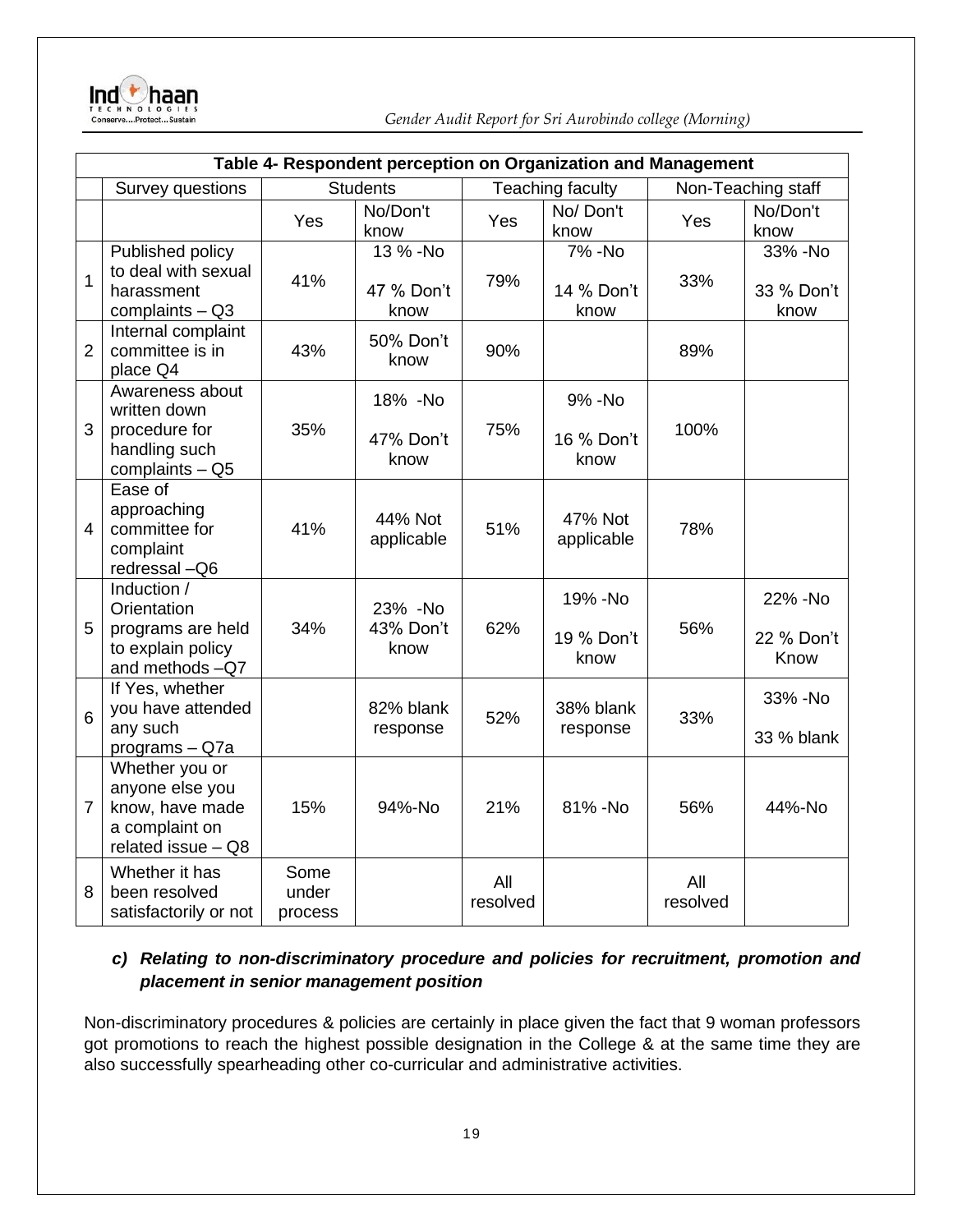

The significantly large number of women faculty members as noted in earlier sections shows that the recruitment procedure is unbiased on Gender discrimination, which is an appreciable situation .

#### <span id="page-19-0"></span>**2.1.7 Healthy Practices**

**SALVATION**- is a unique society dedicated to General awareness and strives hard to stand against the evils of the society. Their motto is to create awareness about relevant issues today. They as a group have been urging masses to ponder upon serious issues.

To raise the society an inch closer to attain salvation, they have organized & participated in various activities like Writing competition, Quiz , Slam poetry, Photography, openMic, Mono act (- MENSTRUATION SPATAH), Kavya Goshti (International Women's day) etc.

As can be seen from the Table 5 presented below, the perception of a large majority of the students and faculty agree that the institute fulfills this gender sensitive indicator by conducting regular events.

| Table 5- Perception on Healthy practices in %                                                       |     |                  |     |                  |     |                      |  |  |  |
|-----------------------------------------------------------------------------------------------------|-----|------------------|-----|------------------|-----|----------------------|--|--|--|
| Survey question                                                                                     |     | <b>Students</b>  |     | Teaching faculty |     | Non-Teaching faculty |  |  |  |
|                                                                                                     | Yes | No/Don't<br>know | Yes | Don't know       | Yes | Don't<br>know        |  |  |  |
| Whether lectures/<br>seminars/ webinars<br>1<br>are conducted on<br>gender sensitive<br>issues? Q14 | 61% |                  | 94% |                  | 89% |                      |  |  |  |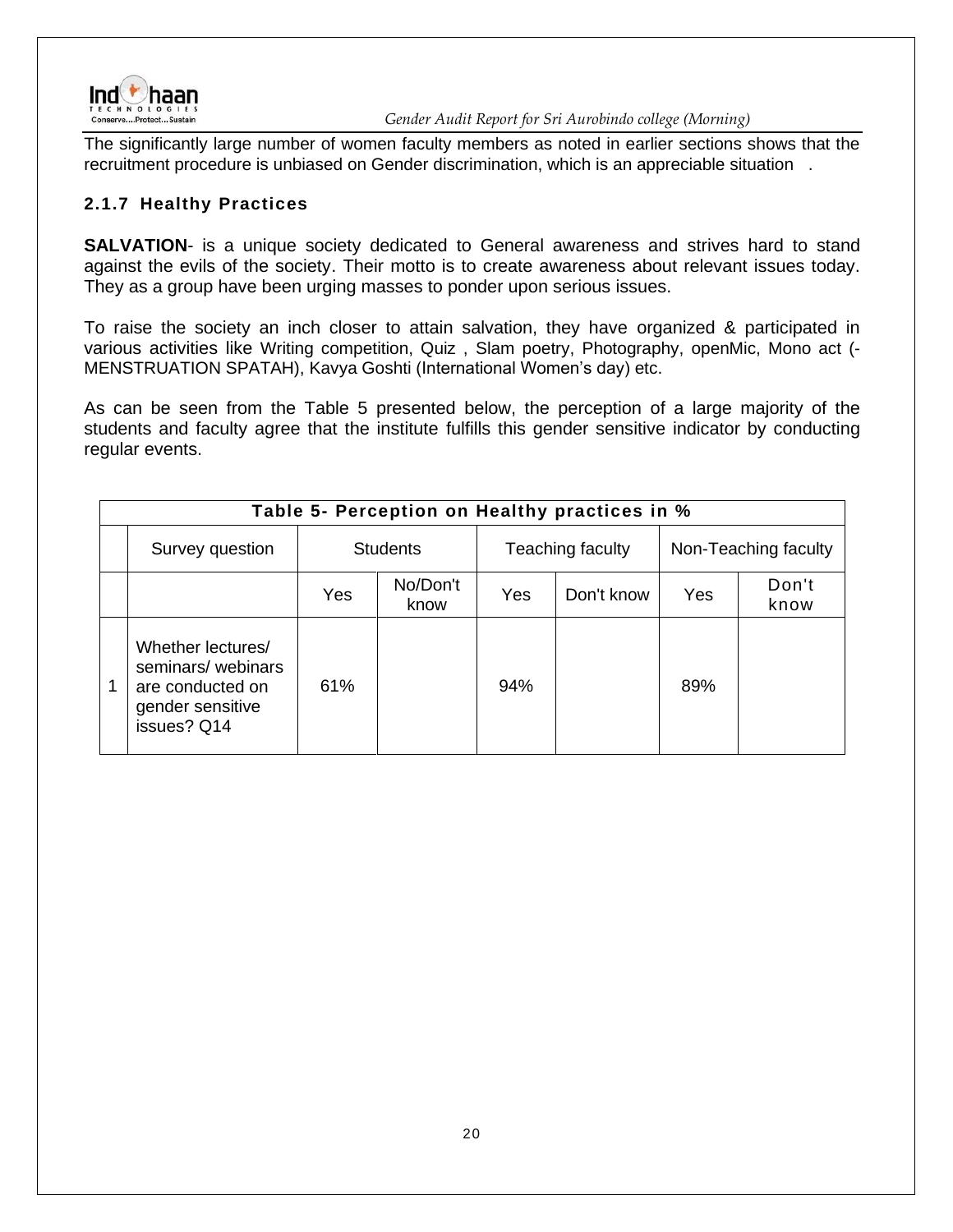

**Ind**<br> *I* Gender Audit Report for Sri Aurobindo college (Morning)<br>
Conserve....Protect...Sustain

# <span id="page-20-1"></span><span id="page-20-0"></span>**CHAPTER 3 RECOMMENDATIONS**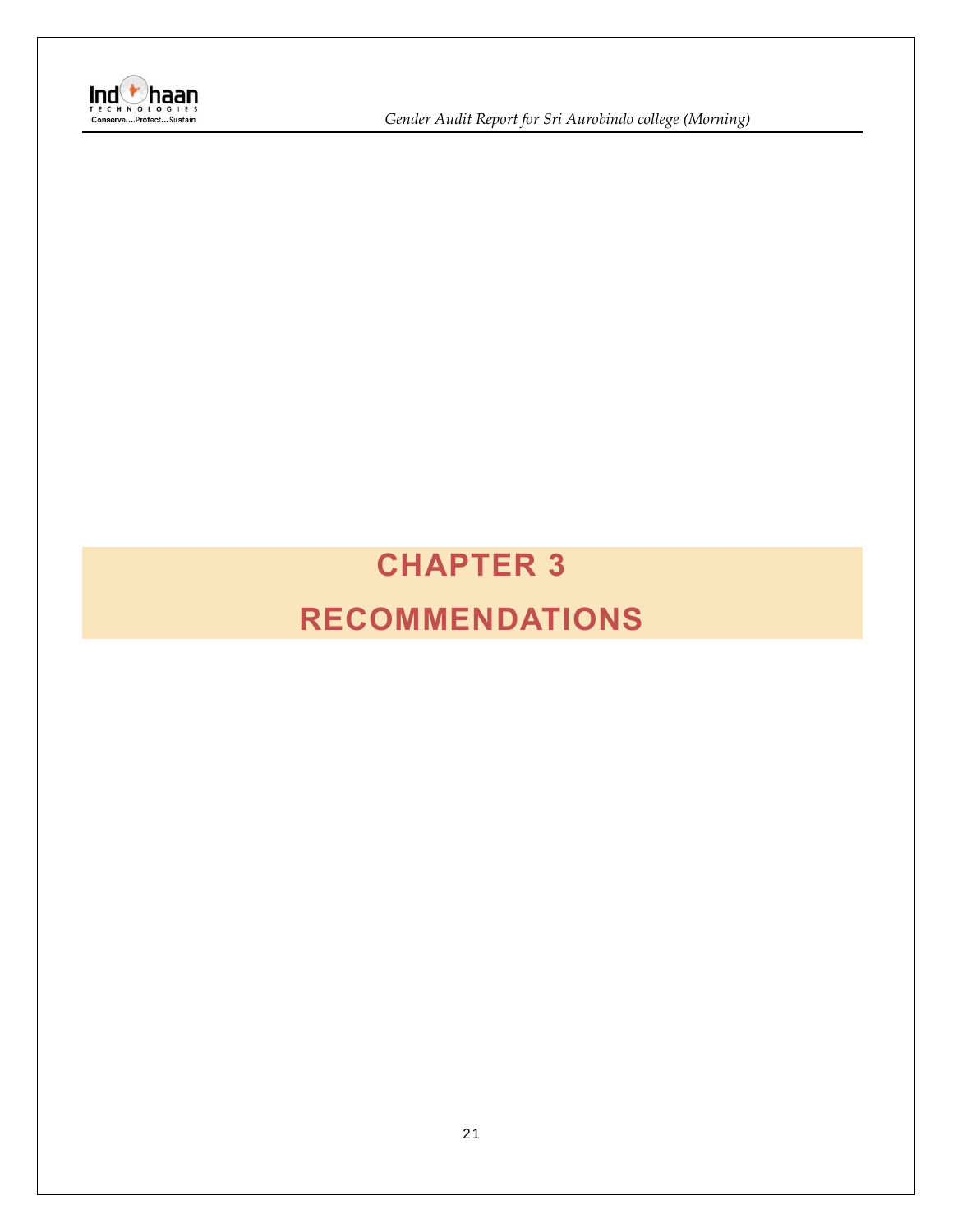

Taking insights form the Survey observations, following practical recommendations are suggested for enhancing awareness on Gender equality & demonstrating Gender neutral practises with greater visibility and outreach in the on-going activities of the college

- ➢ *Address concern raised by students for enrolment of Girl NCC candidate*
- ➢ *Promote greater Gender free activities/ competitions in Cultural activities*
- ➢ *Encourage information dissemination through Induction program, Seminar, Debates /Quiz and Newsletters on topics of Gender sensitization & equality*
- ➢ *Review concerns raised in the survey for increasing patrolling squad, improved hygiene practices in washrooms & for providing more common room spaces for girls*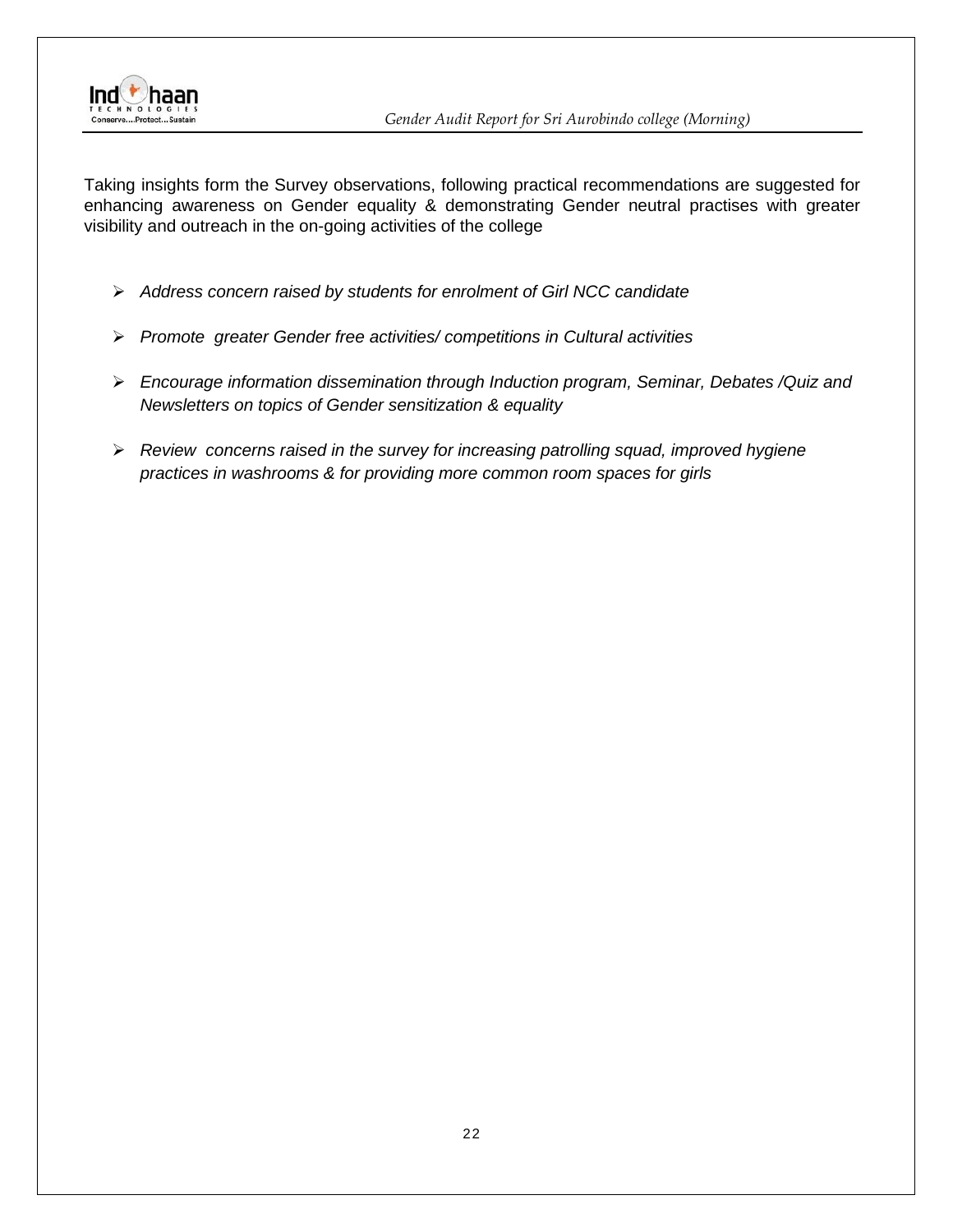

**Ind**<br> *I* E C H N O LOGIES<br>
Conserve....Protect...Sustain<br>
Conserve....Protect...Sustain

# **CHAPTER 4 ANNEXURE**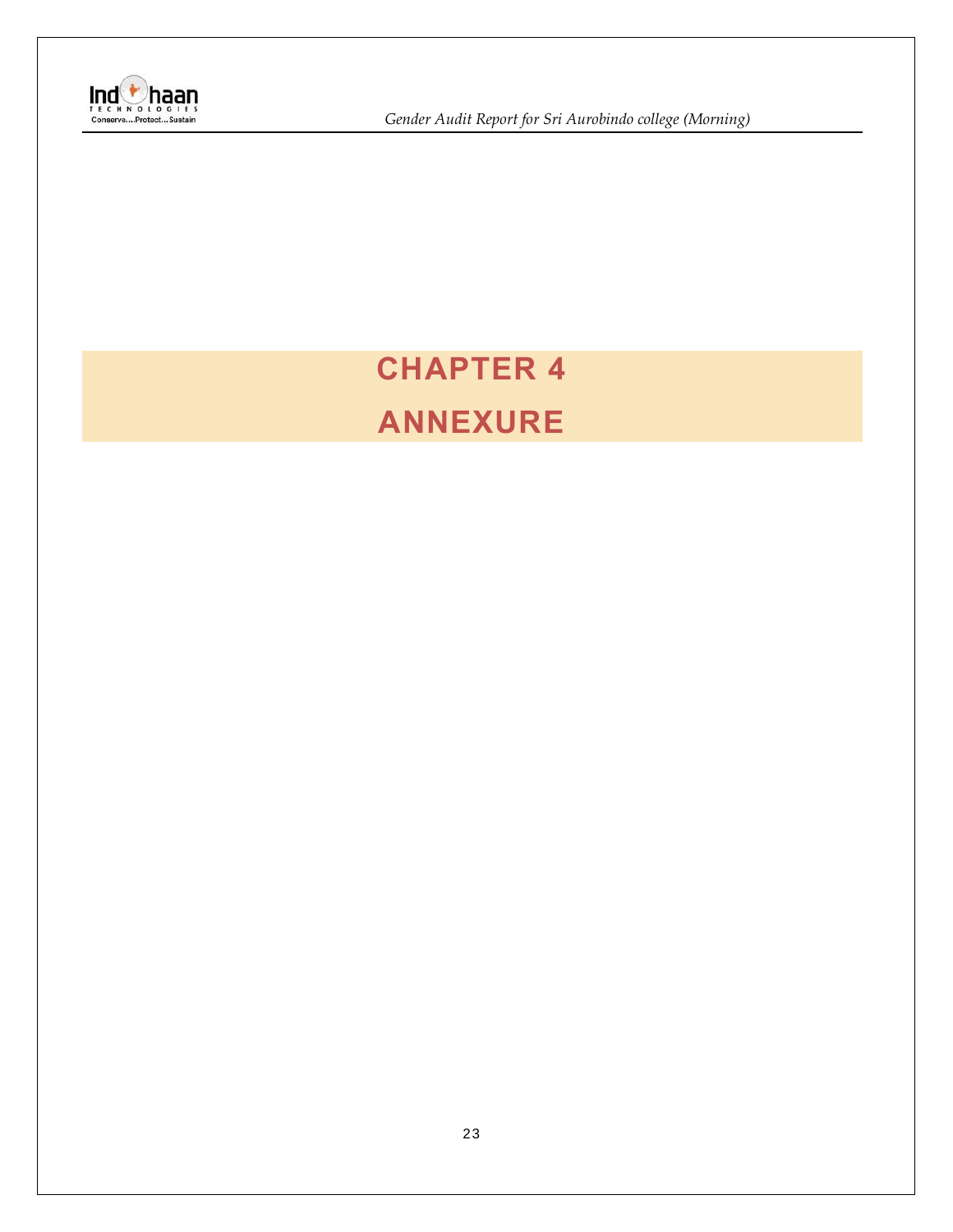

Response as received for some of the leading questions from the Survey are appended below for information & records

3. Whether there is a published policy to deal with sexual harassment complaints if any?

374 responses



#### 4. Whether Internal Complaints Committee is in place?

374 responses

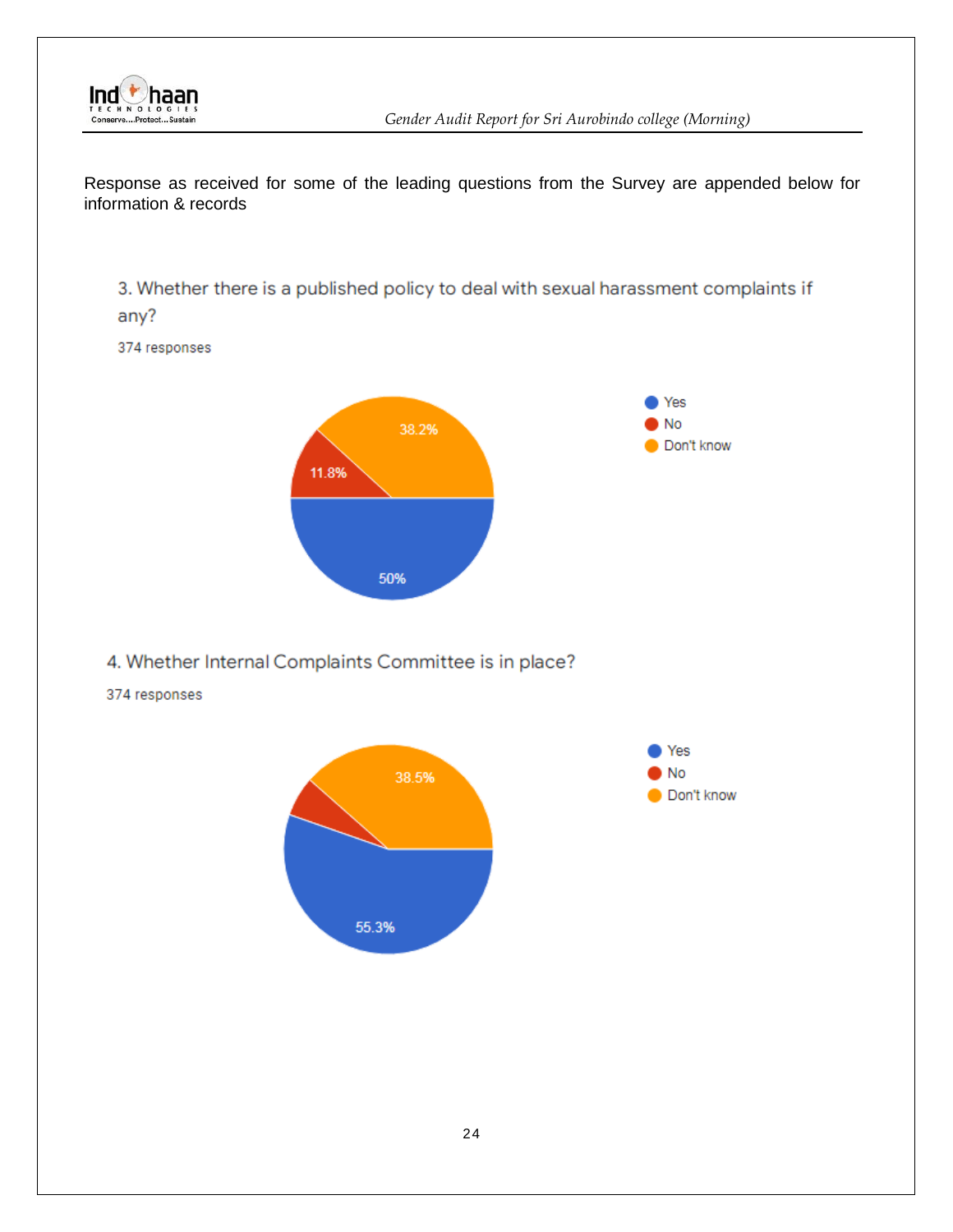

### 7. Whether induction/ orientation programs are held to explain the policy and methods?

374 responses



#### 9. Whether CCTV cameras are provided on the campus?

#### 374 responses